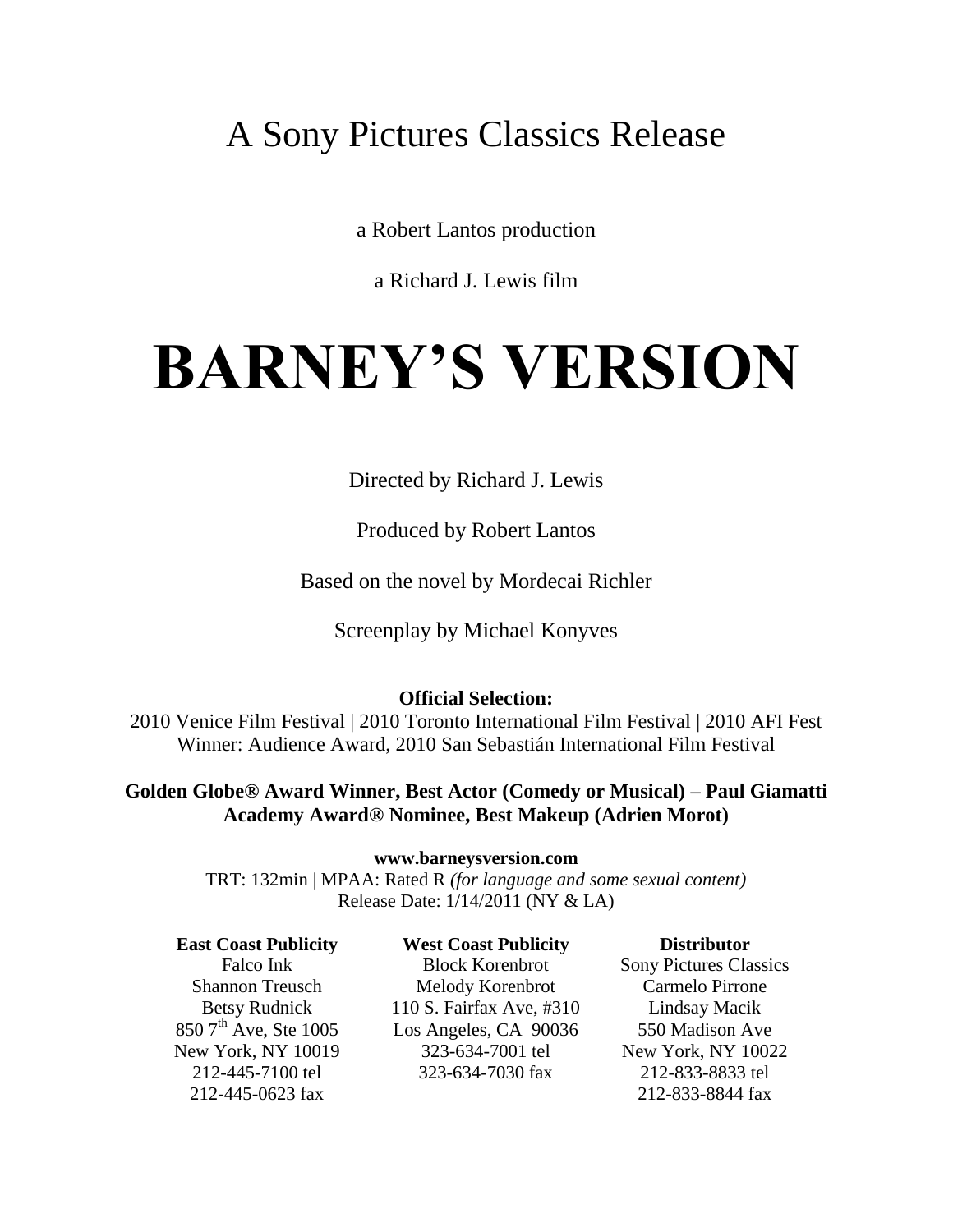# **BARNEY'S VERSION**

**Cast:**

Paul Giamatti Dustin Hoffman Rosamund Pike Minnie Driver Rachelle Lefevre Scott Speedman Bruce Greenwood Macha Grenon Jake Hoffman Anna Hopkins Thomas Trabacchi Cle Bennett Harvey Atkin Massimo Wertmuller Howard Jerome Linda Sorensen Paul Gross David Cronenberg Denys Arcand Atom Egoyan Ted Kotcheff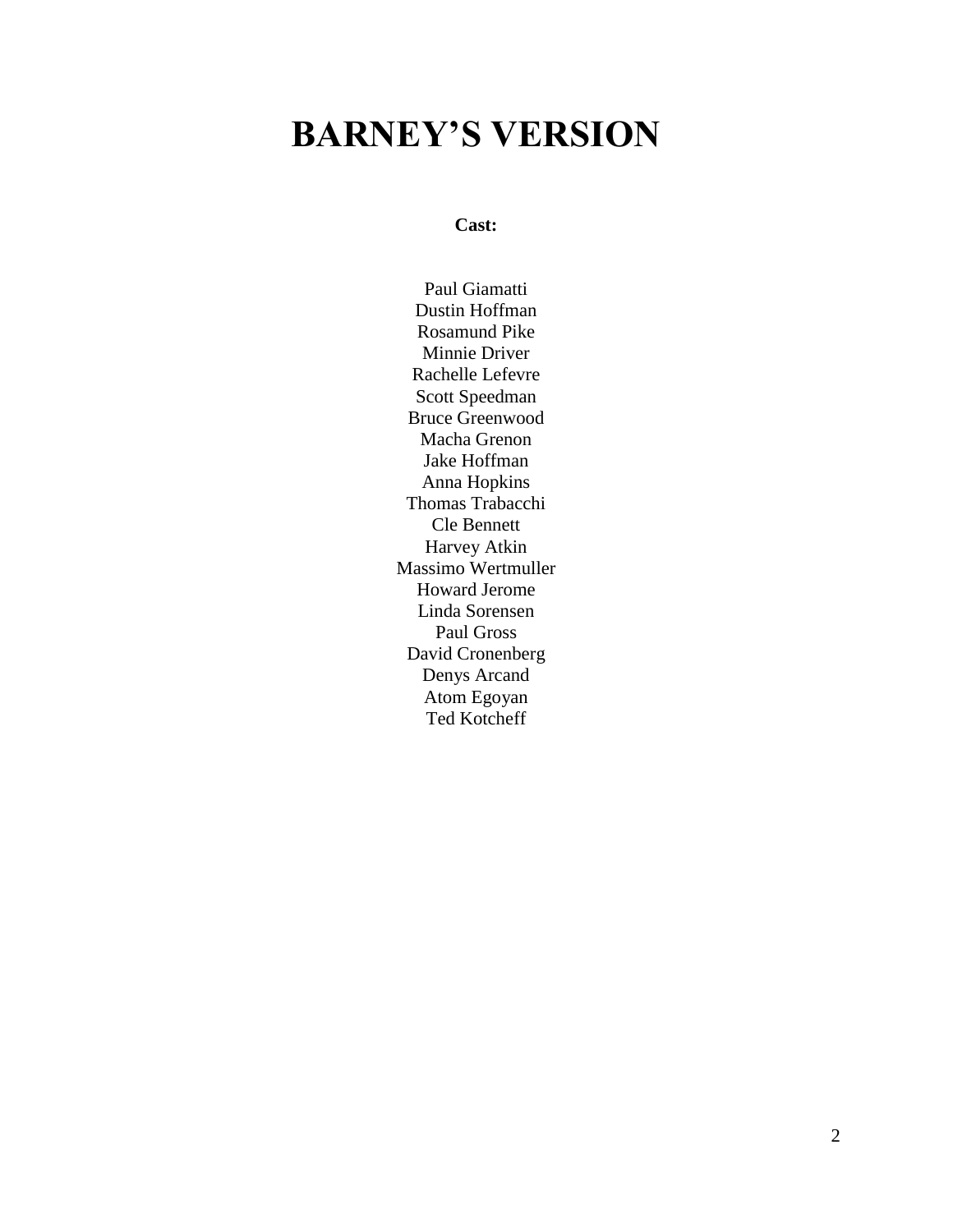#### **Short Synopsis**

Based on Mordecai Richler's award winning novel – his last and, arguably, best – **BARNEY'S VERSION** is the warm, wise and witty story of the politically incorrect life of Barney Panofsky (Paul Giamatti), who meets the love of his life (Rosamund Pike) at his wedding - and she is not the bride. A candid confessional, told from Barney's point of view, the film spans three decades and two continents, taking us through the different "acts" of his unusual history. There is his first wife, Clara (Rachelle Lefevre), a flame-haired, flagrantly unfaithful free sprit with whom Barney briefly lives *la vie de Boheme* in Rome. The "Second Mrs. P.," (Minnie Driver), is a wealthy Jewish Princess who shops and talks incessantly, barely noticing that Barney is not listening. And it is at their lavish wedding that Barney meets, and starts pursuing, Miriam (Rosamund Pike), his *third* wife, the mother of his two children, and his true love. With his father, Izzy (Dustin Hoffman) as his sidekick, Barney takes us through the many highs, and a few too many lows, of his long and colorful life. Not only does Barney turn out to be a true romantic, he is also capable of all kinds of sneaky acts of gallantry, generosity, and goodness when we – and he – least expect it. His is a gloriously full life, played out on a grand scale. And, at its center stands an unlikely hero – the unforgettable Barney Panofsky.

#### **Full Synopsis**

Based on Mordecai Richler's award winning novel--his last and, arguably, best – **BARNEY'S VERSION** is the warm, wise and witty story of the politically incorrect life of Barney Panofsky (Paul Giamatti), who meets the love of his life (Rosamund Pike) at his wedding - and she is not the bride. A candid confessional, told from Barney's point of view, the film spans three decades and two continents, taking us through the different "acts" of his unusual history. The reason that Barney must tell his story now – or, at least his *version* of it – is that his sworn enemy has just published a tell-all book that dredges up the more compromising chapters of Barney's past: the many, often murky entrepreneurial schemes that lead to his success; the three marriages, all of them terminated; and, most problematically, the mysterious, as-yet-unsolved disappearance of Barney's best friend, Boogie, a possible murder for which Barney remains the prime suspect. Since his memory sometimes fails him, and because he has the unfortunate habit of getting blind drunk at pivotal moments, Barney leads us on this somewhat unsteady walk down memory lane, not only to explain his life to others, but also to explain it to himself.

Mostly, we learn about Barney by witnessing his three marriages, each representing, like the rings of a circus, different "acts" of his life. There is his first wife, Clara (Rachelle Lefevre), a flame-haired, flagrantly unfaithful free spirit with whom Barney briefly lives *la vie de Boheme* in Rome. Then, after returning home to Montreal, Barney marries the "Second Mrs. P.," (Minnie Driver), a wealthy Jewish Princess who shops and talks incessantly, barely noticing that Barney is not listening. It is at their lavish wedding that Barney meets, and starts pursuing, Miriam (Rosamund Pike), the woman who will become his *third* wife, the mother of his two children, and the love of his life. Throughout their life together Barney is believed by many – including, at times, himself – to have murdered Boogie (Scott Speedman), the friend whom he both adores and envies, who simply vanishes one day, along with Barney's youth.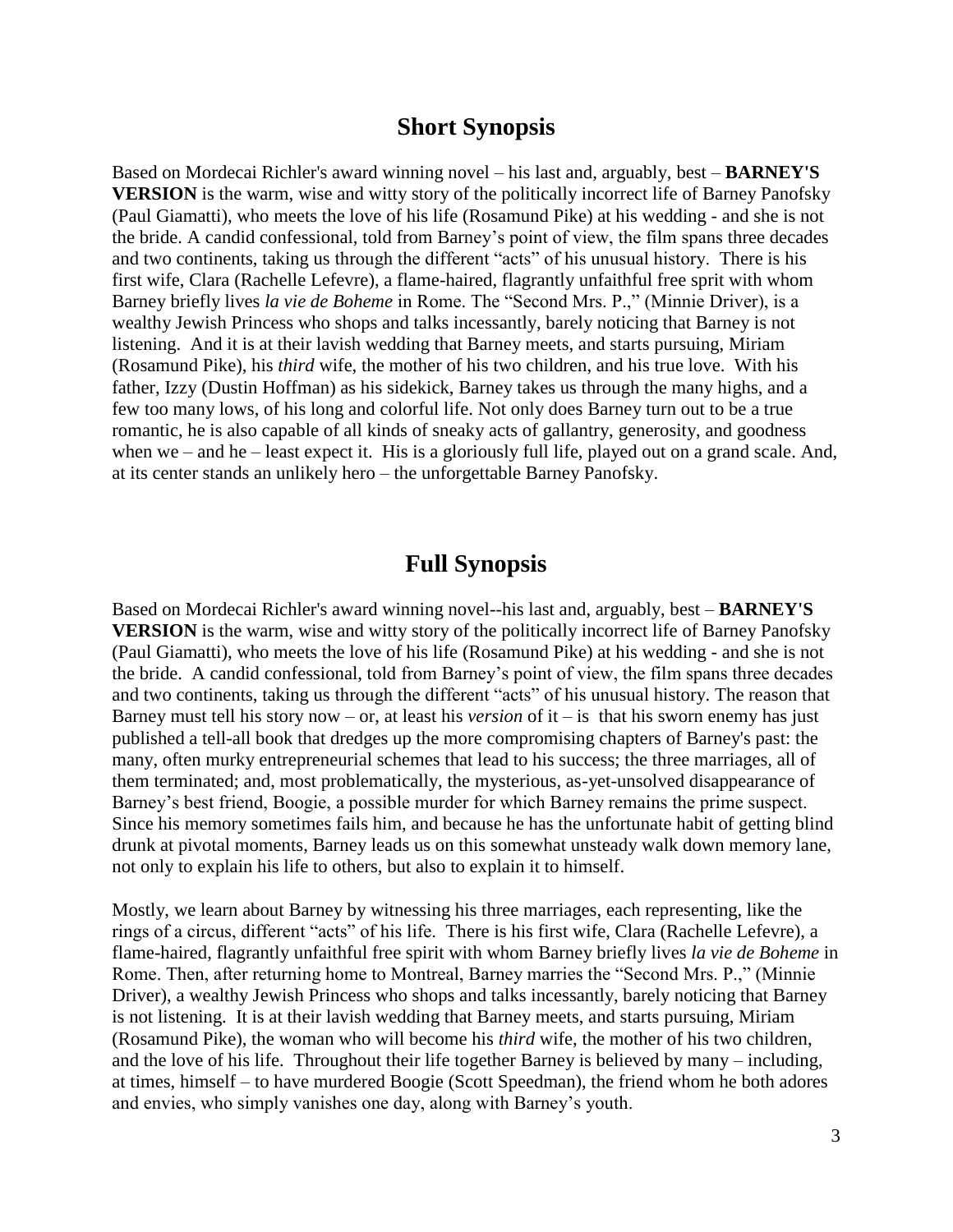In telling us, as he calls it, "the true story of my wasted life," Barney is honest to a fault, owning up to every one of his flaws and failings with a self-lacerating wit that positively dares us not to like him. However, it's impossible not to forgive someone as smart, funny, and self-aware as Barney. Not only does he turn out to be an unrepentant romantic man, as his lifelong devotion to Miriam attests, he is also capable of all kinds of sneaky acts of gallantry, generosity, and goodness when we – and he – least expect it. Far from "wasted," his is a gloriously full life, played out on a grand scale. And, at the center of his story stands an unlikely, but unforgettable, hero--Barney Panofsky.

#### **About The Production**

Since his death in 2001 at the age of 70, Mordecai Richler's *oeuvre –* a body of work that encompasses ten novels, nine essay collections, three children's and two travel books, a short story collection, and more than a half-dozen screenplays, (including *The Apprenticeship of Duddy Kravitz*, which garnered him an Academy Award®-nomination) – remains one of the most significant literary legacies in Canada's history. **BARNEY'S VERSION**, the film adaptation of Richler's last and arguably greatest novel, is not only a loving celebration of that legacy; it is also a rare example of a cinematic rendering of a major work of literature that does justice to its original source material. Starring Academy Award®-Nominee Paul Giamatti as the eponymous Barney Panofsky, a seemingly ordinary man who ends up living a most extraordinary life, and Academy Award®-Winner Dustin Hoffman as his father, Izzy, the film boasts an expansive ensemble cast that also includes Rosamund Pike, Academy Award®- Nominee Minnie Driver, Rachelle Lefevre, Scott Speedman, Bruce Greenwood, Mark Addy, Jake Hoffman, and newcomer Anna Hopkins. Produced by Robert Lantos, whose quest to bring Richler's sprawling narrative to the screen took more than a decade, the film was directed by Richard J. Lewis from a screenplay by Michael Konyves. Co-produced by Lyse Lafontaine, Domenico Procacci, and Ari Lantos, **BARNEY'S VERSION** is a Serendipity Point Films production made in association with Rome's Fandango and Montreal-based Lyla Films. Mark Musselman is executive producer.

First published in 1997, Richler's novel was instantly anointed as the author's finest, with the *Los*  Angeles Times proclaiming it "Richler's great achievement" and *Time Magazine* hailing it as "exuberant," "wonderfully written," and "cunningly designed for maximum suspense and beaucoup laughs." Barney Panofsky himself was named "Richler's best hero yet." Nearly 400 pages in length, the book is a candid confessional as told by Barney when he, like Richler when he wrote it, was nearing 70 and feeling intimations of mortality.

Calling it "the true story of my wasted life," Barney's warts-and-all version of things reveals someone who is extremely self-aware when it comes to his own peculiarities, peccadilloes, and personal failings. But, those familiar with Richler's protagonists—both in the books and in the films adapted from them, such as *The Apprenticeship of Duddy Kravitz*, and *Joshua Then and Now* – know that even a deeply flawed character can be worthy of book-length/feature-length exploration. Described as "Falstaffian" by *The New York Times*, Barney Panofsky has much in common with Shakespeare's bawdy, buffoonish anti-hero. Both are well known for their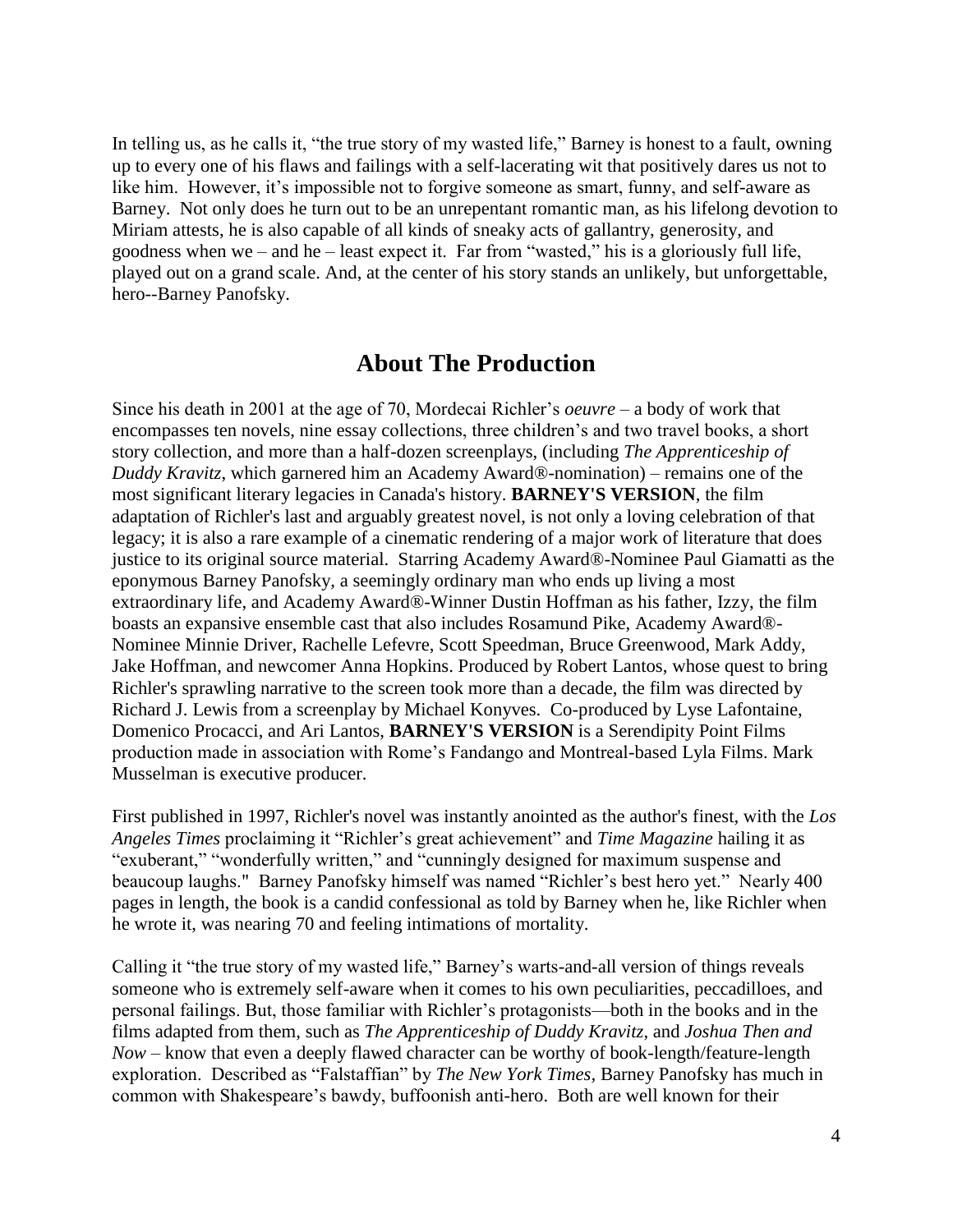excessive consumption of alcohol, both are characters whom we alternately laugh *with* and laugh *at*, and both are primarily comic figures who reveal surprising depth when least expected. More importantly, both are easily forgiven -- whatever their lapses and excesses may be -- because they are completely open and frank about their shortcomings. These are men who fully acknowledge that they make trouble, and get into it, yet they accept complete responsibility for their actions.

It was his deep affection for Barney Panofsky that fueled Robert Lantos' desire to bring Richler's book to the screen. "I first read **BARNEY'S VERSION** when Mordecai sent me the manuscript," recalls the producer, who had collaborated previously with the author, having produced the 1985 adaptation of Richler's intensely autobiographical Joshua Then and Now, for which Richler himself did the screenplay. "The character of Barney speaks to me," Lantos says, adding that, "this is a story of a life fully lived by a man with flaws and warts, but whose heart is in the right place." However, he notes, "not everyone knows this about Barney until the end," referring to the character's tendency to be his own worst enemy, and to hide his warmth and generosity beneath a gruff exterior. "I'm particularly attracted to someone who is underestimated by everyone, or misunderstood by everyone." Of the book in general he says, "It stayed with me, it wouldn't let me go. It was a novel written by one of my favorite authors, and it's the best book he's ever written."

Stressing that the novel, like Barney (*and* Richler), hides its heart under a mask of irreverence and political incorrectness, Lantos observes that, "at a time when the western world, and especially where I live, has sheepishly flocked towards a dictatorship of the politically correct, making a movie based on this magnificently bawdy and wildly irreverent book, seems a necessity!" A notorious satirist and political gadfly, Richler was a controversial social commentator who managed to ruffle more than a few feathers with his strong opinions about politics, religion, and society. About him, co-producer Lyse Lafontaine (who, like Richler and Lantos, hails from Montreal), says, "He managed, at one point in his life, to be totally hated by the three main communities here which, in those days, were the French Canadians, the WASPs, and the Jews. He had very clever opinions about society in general, and he was generous in his criticism of everybody; he was very democratic."

Similarly caustic, curmudgeonly, and quick to offend friends and foes alike, (not to mention exwives and children), Barney Panofsky was undoubtedly created in Mordecai Richler's image. Like Richler – and any number of his protagonists – Barney comes from Montreal's Mile End area, a middle-and-working class neighborhood that was overwhelmingly Jewish in a city, province, and nation that is overwhelmingly *not.* Forever feeling like a second-class citizen, Barney tries desperately to "make it," and embarks upon a series of business ventures – import/export, fund-raising and, ultimately, television production – that propel him to success. Regardless, Barney always feels unworthy, and longs to be the many things he is not. Though he has no obvious talent for anything other than making money, an olive oil-importing enterprise takes him to Rome, where he lives *la vie de Boheme,* and consorts with (and subsidizes) a host of artists, including his best friend Boogie (Scott Speedman), a Byronic writer, womanizer, and substance abuser, whom Barney both envies and adores, and Clara (Rachelle Lefevre), the flamehaired free-spirit who becomes the first Mrs. Panofsky.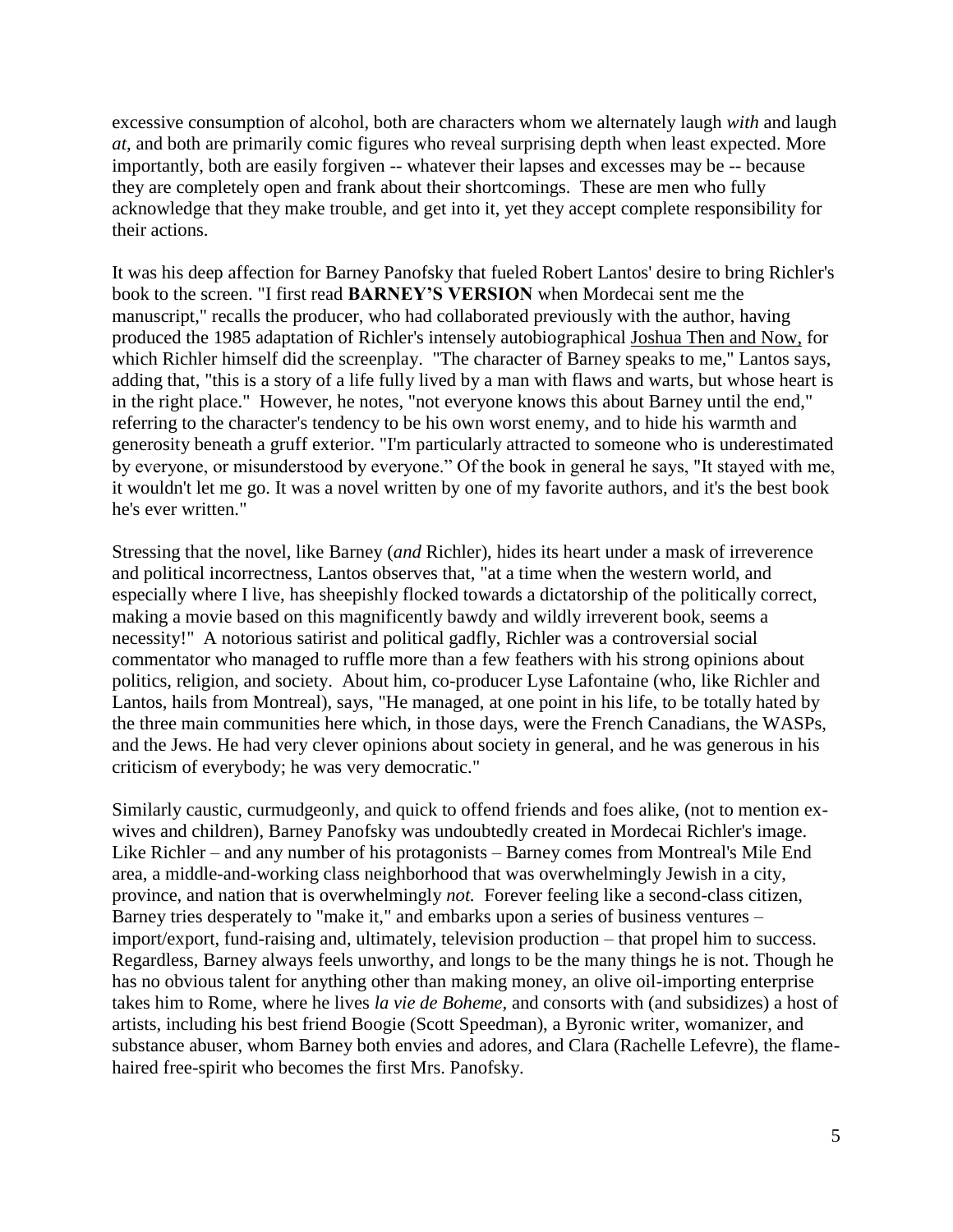Though she sleeps with all of his friends and subjects him to endless humiliation, Clara, who is both a painter and, better still, a *shiksa,* (or, so he believes), is Barney's idea of "marrying up." Though this union comes to a sudden and tragic end, Barney "marries up" again, when he returns to Montreal and weds the second "Mrs. P." (Minnie Driver), a fabulously wealthy Jewish princess whose family connections help him get ahead. He will do it one more time by marrying Miriam, the *third* Mrs. Panofsky, whom he happens to meet at his wedding to the second. Miriam, who ends up being the love of his life, is beautiful, intelligent, patient – in short, perfect. Though the marriage lasts for decades and produces two children, sooner or later Barney is bound to screw it up, simply because he never feels that he deserves Miriam. And, screw it up he does.

Self-deprecating to a fault – he calls his successful television company "Totally Unnecessary Productions" – Barney is as tough on himself as he is on any of the other characters he describes, and derides, as he tells his tale. Though he would have us believe that his life hasn't amounted to much – he is less loyal and loving than Miriam, less talented than Boogie, less dramatic than Clara, less vibrant than his father, Izzy, and less attractive than Miriam's second husband, Blair – over the course of two hours we realize that he is wrong; this is only *his* version. What we discover instead is that Barney is a true *mensch,* albeit a closeted one. He is a wonderful thinker and talker, whose insights are sharper and more humane than any of the self-proclaimed artists whom he thinks are better than him. Though he would never own up to it, he is capable of extraordinary acts of kindness, generosity, and forgiveness. And, despite all evidence to the contrary, in his dogged pursuit, and dog-like devotion to Miriam, he proves to be an unrepentant romantic. As director Richard J. Lewis observes, Barney "somehow falls prey to the monster, and the monster is him. I think we all have that within us," he continues, "that monster that is lurking, and wants to sabotage our very happiness." To be sure, it is not always possible to trust Barney Panofsky's version of things, least of all when it comes to the subject of Barney himself.

Spanning nearly three decades and two continents, **BARNEY'S VERSION** proved to be a daunting project to adapt and, even at the earliest stages, Lantos and Richler foresaw the challenges. In the book, Barney is reminiscing, which is not particularly interesting visually, and he's narrating his own story. I prefer to avoid narration in my films," Lantos adds. "As Mordecai wrote the first draft and the second," he continues, "the difficulties of adaptation, and finding a cinematic language for this literary masterpiece became apparent." Then, sadly, Richler became ill and passed away in 2001. "The challenge became really acute," Lantos recalls, as he struggled "to find a writer who could do justice to Mordecai Richler's distinct brilliant voice. There was one draft after another," he says, "but none of them truly sang. I loved this book too much to make it into a movie until I had a screenplay that I loved as well." Lantos made a dozen other films while **BARNEY'S VERSION** was in development. "This was always very special to me. Because it was so special, I took my time."

Director Richard J. Lewis, who had worked with Lantos previously on the feature, *Whale Music*, was equally obsessed with telling Barney's story. "I read the book in '98," he recalls, "when it first came out, and I was very attached to it immediately." Not only did he start badgering Lantos about letting him direct, he dedicated his evenings, while directing episodes of *CSI* by day, to writing a script of **BARNEY'S VERSION** on spec. "It kind of opened up the process," Lewis recalls, explaining why he took the initiative. Lantos was impressed by his tenacity and passion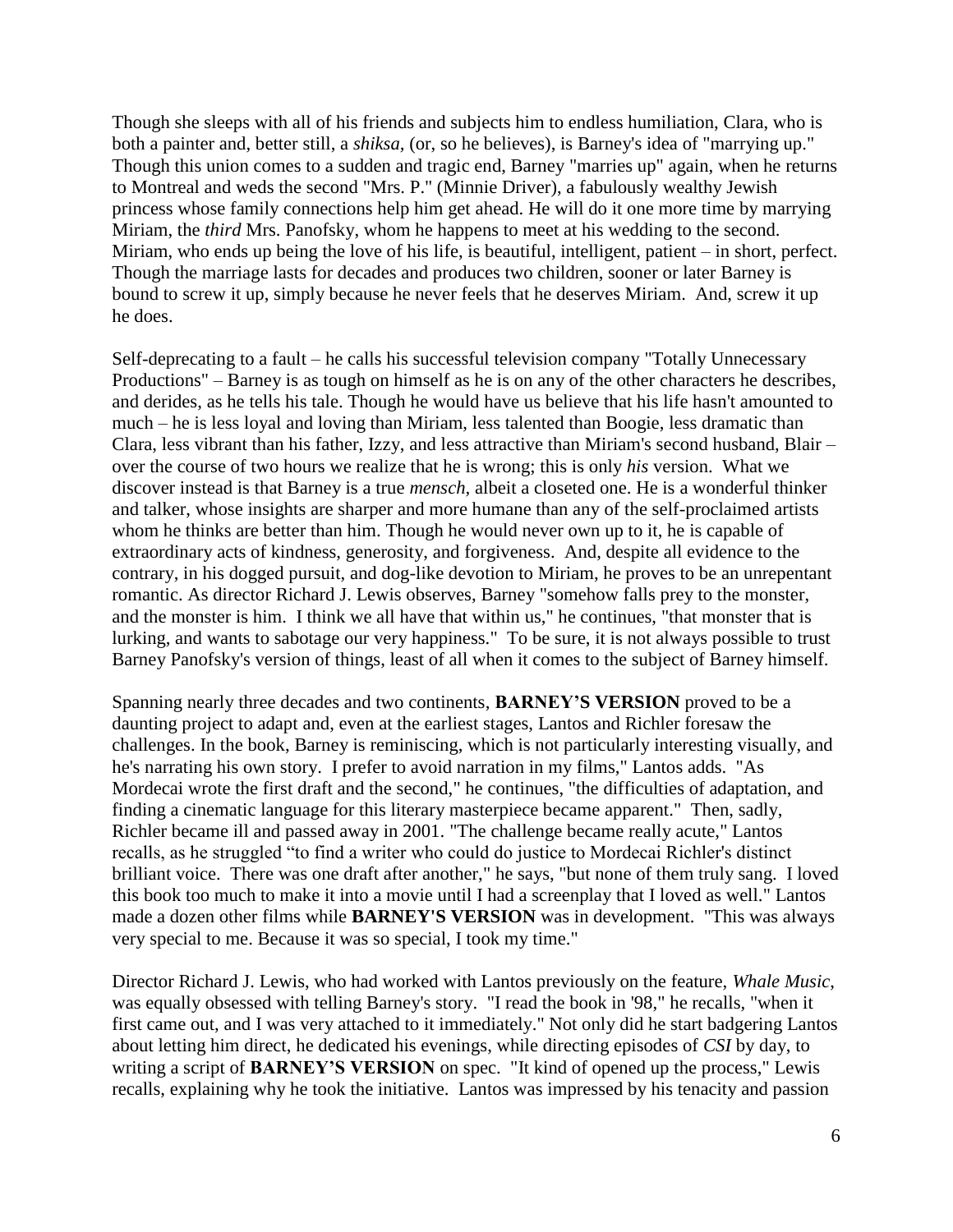for the project. "That resourcefulness," he says, "that deep desire is the kind that Barney himself would have." Ultimately, Lewis' understanding and love for Richler's characters played a large part in convincing Lantos to let Lewis direct the film. "He had tremendously intimate knowledge of these characters," says Lantos, "He understood them as well as I did."

About three years ago, a friend of Lantos' came across a young screenwriter, Michael Konyves, whom he thought would be perfect for **BARNEY'S VERSION**, and recommended him to the producer. A meeting ensued and, as Konyves recalls, "I was allowed five minutes in the room with Robert to give my pitch." Lantos not only heard the writer out, he gave him a previous draft and asked Konyves for notes. "I took a month," he says," and wrote an entire treatment for him. I think he was expecting a few notes on the draft, not a whole treatment for an entirely new and radical way of structuring the movie out of that massive book!" What Lantos didn't know was that Konyves, like him and Lewis, was equally obsessed with **BARNEY'S VERSION**. "You can't be from Montreal and Jewish and not know Mordecai Richler," he says. "He's just such a huge part of this city. Coming from Montreal, and growing up in the very neighborhood he writes about, you connect with it. That's just one of the reasons why I identified with the book."

Konyves goes on to say that **BARNEY'S VERSION** is the only book he's ever read twice and that, once he had re-read it, he had to pursue the possibility of adapting it to the screen. "It got me interested in finding out who had the rights to it, which began a very long series of events that led me to Robert Lantos. I didn't know he had a long history with the project," the young screenwriter confesses, "or that he'd been working on it for ten years. I was so naive about the situation; I didn't know there had been so many incarnations of it, and so many writers and drafts before I got there. I just came in fresh, as if it were a new project," he observes, "and, although the script went through many *more* incarnations – we worked consistently for two years on it – the initial structure I proposed in my treatment is the existing structure of the movie."

"We brought Michael in," recalls Lewis," and he did his own version, which was far superior to mine." Lantos notes Konyves "found a way to take this very long, sprawling novel with its many subplots – it flashes forward, it flashes backwards, it has a huge cast – and he actually found the heart." Konyves adds, "It's hard to condense these characters in the book, who have so much life and vitality, to the short amount of time that you're allowed in a feature film. You have to make sure that there's not a moment, not a second, that's wasted. When you're reading the book," he notes, "it's a solitary experience. You sit at home, you spend days, weeks, sometimes months if you're a slow reader, whereas, with the movie, you're there for two hours and you're participating in the narrative in a very different way." Lantos credits Konyves with translating the novel from written to cinematographic form, and with creating a visual narrative to function in place of the literary one. "Michael eliminated the narration," Lantos says, "along with all the other literary devices that Richler used in the book. He found visually exciting ways to tell the story, and scenes that might take twenty-five pages in print are now rendered in thirty seconds of screen time. He found what I would call a 'cinematic language'." Lewis adds that, while Richler's plot required a lot of surgery, his characters transferred well from page to screen. "Michael pared away a lot of the anecdotal material that exists in the book, much of which is hilarious and funny as hell. But the characters were always clearly filmic and really well-drawn, beautifully drawn."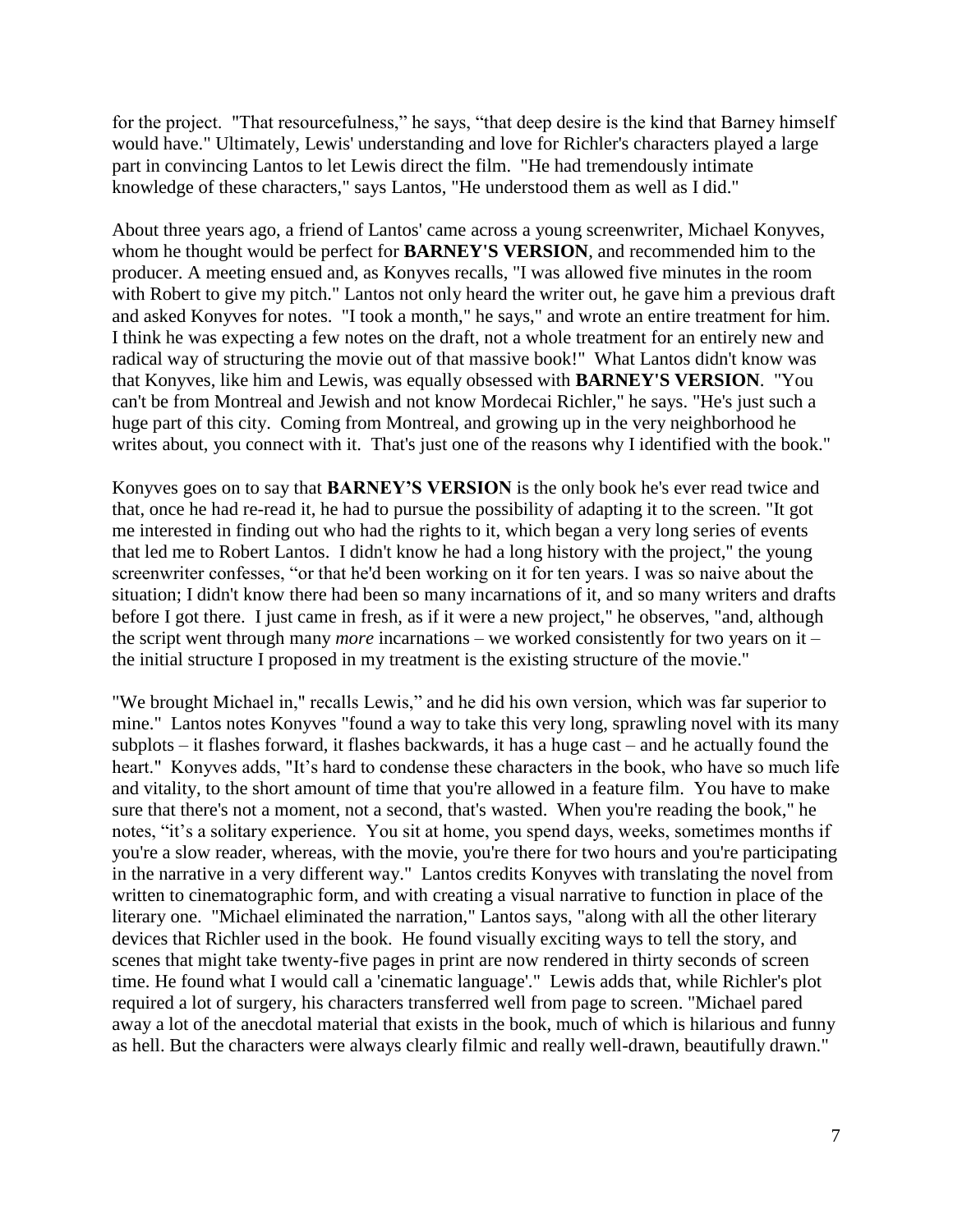Richler's book is divided into three parts, each corresponding to one of Barney's wives. While the film essentially follows the same path, both the first wife, Clara and the nameless "2nd Mrs. P." are somewhat abbreviated. Conversely, other characters, principally Barney's father, Izzy Panofsky, (played by Dustin Hoffman), have been beefed up. Several of the less pivotal characters in the book have been eliminated, condensed, or combined. For instance, Constable O' Hearne, (played by Mark Addy), who serves as Barney's Javert-like nemesis, combines multiple elements from the novel. First, he serves as the investigating officer who accuses Barney of murdering Boogie. Then, many years later, he publishes a tell-all book about the supposed crime that forces Barney to present his side of the story, thus providing the basis for the entire film.

Konyves stresses that all the changes were made to remain true to the heart of the novel. "Robert was always the defender of the book," he says, "because he was an old friend of Mordecai's. Doing this book properly was a huge thing for him, so everything is really loyal. I really think it keeps the exact spirit and character of the book." Even a change of a principal location turns out to have been "authorized." Lantos chose to replace Paris, where Barney spends his youthful European sojourn in the book, with Rome because he felt that liberating trips to France had become cliches. "No one really needs to see another group of artists and bohemians in St. Germain-des-Pres," he insists, "and Rome seemed of greater interest." "But," he adds, "there's another reason for the change that's more compelling: when I first began to talk about transplanting Paris to Rome with Mordecai Richler, when we were working on the script, he not only gave it his blessing; it turns out that, as a young man, that is where he went to live as an expatriate. Taking refuge with his second wife, Florence, when they left their respective marriages, they eloped to Rome, where he lived for some years. Interestingly, the book is massively read and respected in Italy. With **BARNEY'S VERSION**, Mordecai Richler became a rock star there."

Lantos also sought Richler's blessing when it came to casting and, over the years, the two of them discussed many possible actors for the role of Barney Panofsky, with no success. "Barney" couldn't be your conventional leading man," notes Lantos. "We needed an actor who didn't have movie star looks but had charisma, charm, and wit. And who, while being gruff --and it's very important that Barney be gruff -- has an inner lovability that would play to an audience. Barney has to be quirky," he continues, "he simply cannot be conventionally handsome. It would be too predictable for beautiful women to fall for him. This is a man who's out to get what he wants, by cutting corners and out-maneuvering others, by relentlessly finding a way to get to the front of the line. Not because he's born with the attributes, but because he cunningly supplants what he *doesn't* have with smarts."

It was only when Lantos saw Golden Globe and Emmy® Award-winning actor Paul Giamatti in *Sideways*, that he knew he'd found his Barney and, in many ways, Giamatti's memorable "Miles" Raymond" in that acclaimed comedy was perfect preparation for Barney Panofsky. Both characters are notably lovelorn, both have far more opinions than they have tact, and both required the actor to play many shades of drunk. Most importantly, both characters, despite their difficult personalities are, finally, forgivable. The requisite "lovability" that Lantos was looking for is, he says, "something that Paul has in spades." He also points out that, "the only other actor who, would have been perfect for Barney, was some thirty years too old to play him." That actor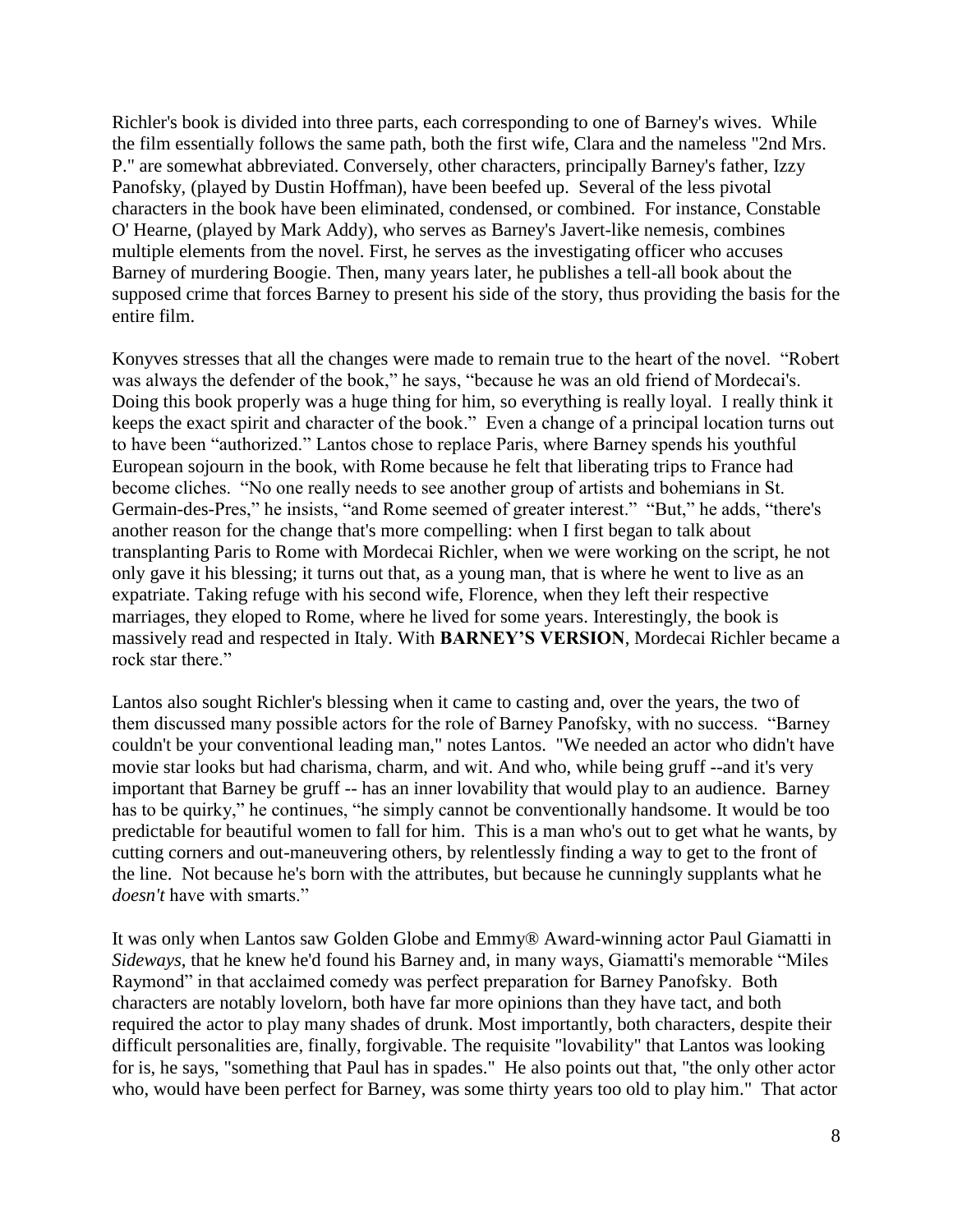was Dustin Hoffman, so Lantos approached him to play Barney's father, the tough but tender retired policeman, Izzy Panofsky.

Though Richler didn't live to see his last and best book brought to the screen, his family was very involved in the production, and several appear as extras in the Ritz Garden wedding scene  $-a$ major set piece involving most of the film's principal characters, in which Barney not only marries the "Second Mrs. P," he also falls in love-at-first-sight with Miriam. Lantos recalls that "the Richler family was on the set many times. I loved having them there," he admits, "because I think that's something that Mordecai would have enjoyed. Ultimately, this is *his* film, and it belongs to his family more than anyone else. I was really happy that they wanted to be a part of it, and that they embraced the process and made it theirs."

Pointing out that there are many correspondences between Richler's art and his life, Lantos observes that his old collaborator even placed *him* in the novel: "there are bits and pieces of the book where I know that Mordecai was taunting me and having a little fun at my expense -- things like Totally Unnecessary Productions. Responding with equal good humor, Lantos appears --as himself -- in the film. And, to further reinforce the connection between **BARNEY'S VERSION** and the *making of* **BARNEY'S VERSION**, many of Richler's friends, colleagues, and fans make cameo appearances in the film. His dear friend, director Ted Kotcheff, with whom he worked on a number of projects, including the adaptations of both "Duddy Kravitz" and "Joshua Then and Now," can be seen as a train conductor during Barney's first declaration of love to Miriam. Richard J. Lewis makes an appearance as a pathologist, and both David Cronenberg and Atom Egoyan show up as directors of Barney's soap opera starring Paul Gross, "O' Malley of the North." Rounding out the who's who of Canadian cinema is Quebec's greatest director, Denys Arcand, who appears as the *maitre d'* at Barney's favorite restaurant. If all of this serves as a wink of the eye to the audience, it also serves as a tip of the hat to Richler.

Such felicities of friendship, family, and a lifetime's worth of intimate connections are the very heart of what **BARNEY'S VERSION** is about. "If we do our job well on this film," says Lantos, "those who see it will laugh, they'll cry, and then they'll laugh and cry at the same time. If they do, then we will have accomplished the most one can hope for, which is to move an audience through the full range of human emotions." By way of conclusion, Lantos adds, "there are no lessons to be learned in **BARNEY'S VERSION**. It's not a morality tale, and it's not about how life should be lived, because there are no *shoulds.* Rather, it's about the joys of being alive, and it's about compassion. Translating that to film was our objective, and Mordecai Richler gave us a splendid, stupendous map to guide us there. Our task was to follow that map."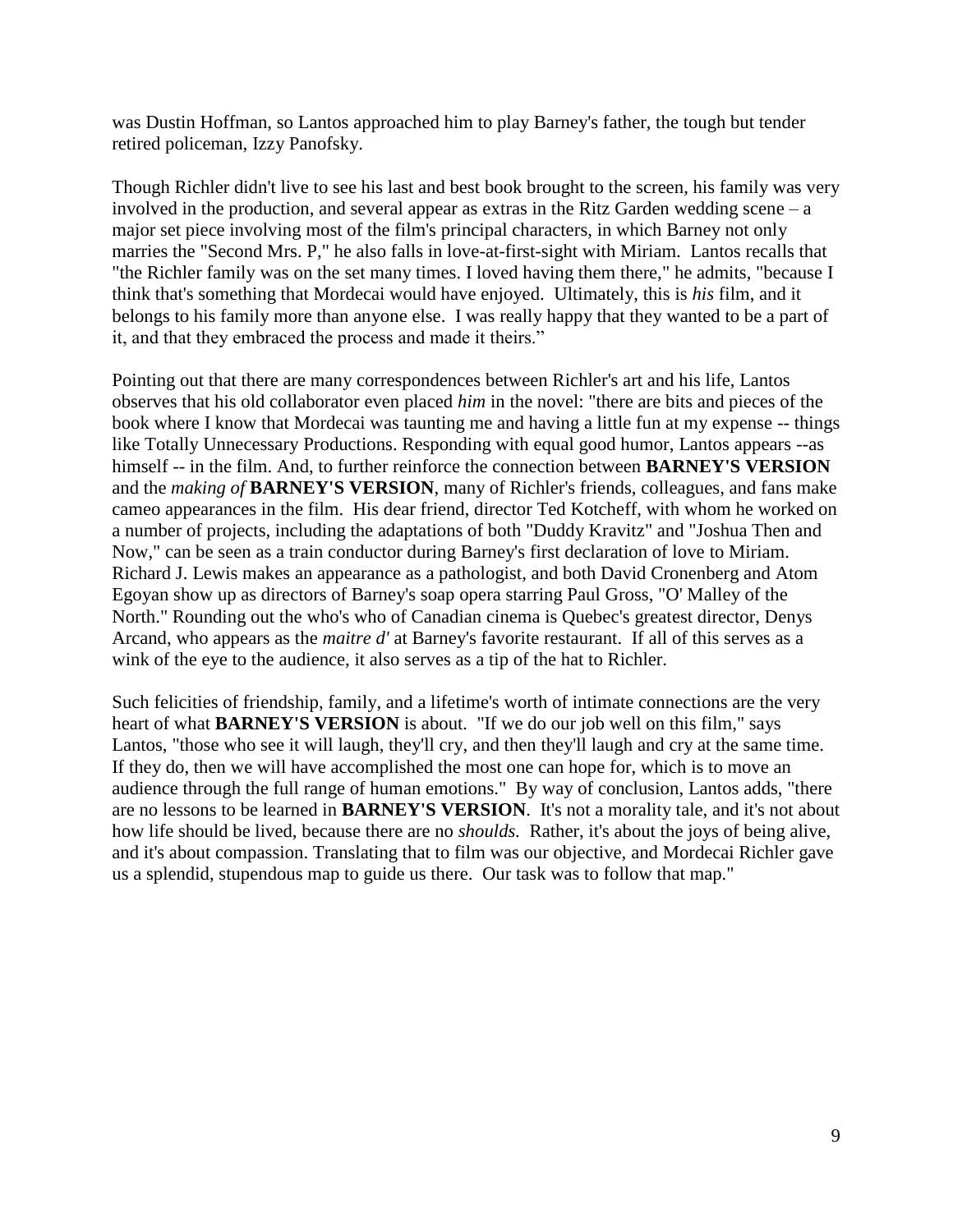## **Cast Biographies**

#### **PAUL GIAMATTI – "Barney"**

With a diverse roster of finely etched, award-winning and critically acclaimed performances, Paul Giamatti has established himself as one of the most versatile actors of his generation.

Giamatti recently wrapped the film *Ironclad*, in which he portrays 'King John' in the year 1215 as he tried to gain control of Rochester Castle from the Knights of Templar. And *Win-Win*, a film written and directed by Academy Award® nominee Tom McCarthy, in which he portrays 'Mike Flaherty', a disheartened attorney moonlighting as a high school wrestling coach who stumbles across a star athlete through some questionable business dealings while trying to support his family. He was recently seen in a trio of films: *Cold Souls*, which Giamatti also Executive Produced through his production company Touchy Feely Films; *Duplicity* directed by Academy Award® Winner Tony Gilroy and starring Clive Owen and Julia Roberts; and *The Last Station*, the story of famed Russian writer Leo Tolstoy, opposite Helen Mirren and James McAvoy.

In 2008, Giamatti won an Emmy® Award for Best Actor in a Miniseries for his portrayal of the title character in the HBO 7 Part Emmy® Award Winning Mini-Series *John Adams.* Directed by Emmy® Award Winning director Tom Hooper, Giamatti played President John Adams in a cast that also included award-winning actors Laura Linney, Tom Wilkinson, David Morse and Stephen Dillane.

In 2006, Giamatti's performance in Ron Howard's *Cinderella Man* earned him a SAG Award and Broadcast Film Critics' Award for Best Supporting Actor, as well as Academy Award® and Golden Globe nominations in the same category.

For his role in Alexander Payne's critically-lauded *Sideways*, Giamatti earned several accolades for his performance including Best Actor from the Independent Spirit Awards, New York Film Critics Circle and a Golden Globe nomination.

In 2004, Giamatti garnered outstanding reviews and commendations (Independent Spirit Award nomination for Best Actor, National Board of Review Breakthrough performance of the Year) for his portrayal of Harvey Pekar in Shari Springer Berman and Robert Pulcini's *American Splendor.*

Giamatti first captured the eyes of America in Betty Thomas' hit comedy *Private Parts*. His extensive list of film credits also includes David Dobkin's *Fred Claus*, *Shoot Em' Up* opposite Clive Owen, Shari Springer Berman and Roger Pulcini's *The Nanny Diaries*, M. Night Shyamalan's *Lady in the Water, The Illusionist*, directed by Neil Burger, Milos Forman's *Man on the Moon,* Julian Goldberger's *The Hawk is Dying*, Tim Robbins' *The Cradle Will Rock,* F. Gary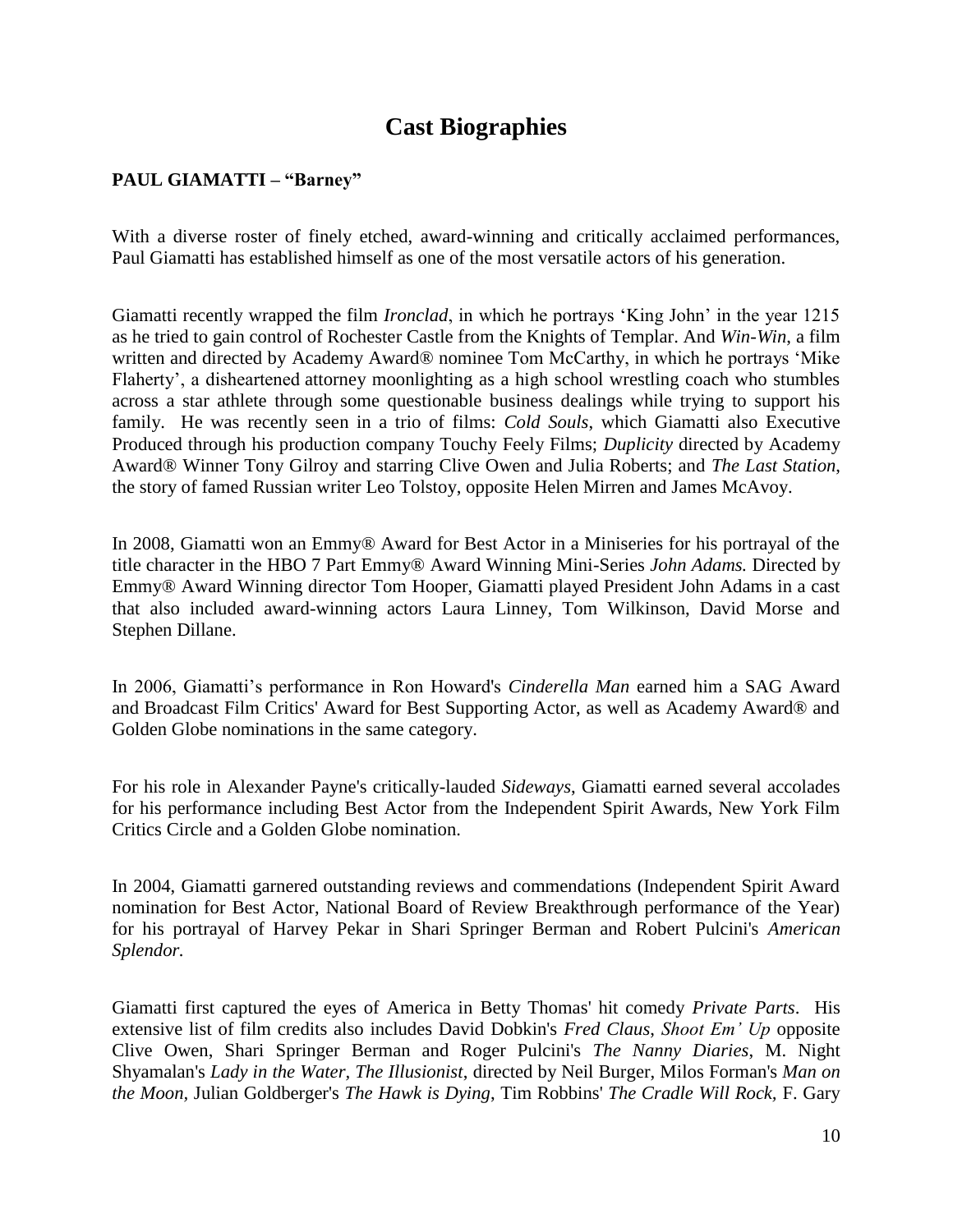Gray's *The Negotiator,* Steven Spielberg's *Saving Private Ryan,* Peter Weir's *The Truman Show,* Mike Newell's *Donnie Brasco,* Todd Solondz' *Storytelling,* Tim Burton's *Planet of the Apes, Duets*, opposite Gwyneth Paltrow, the animated film *Robots* and *Big Momma's House*, costarring Martin Lawrence. Giamatti also appeared in James Foley's *Confidence* and John Woo's *Paycheck*.

As an accomplished stage actor, Giamatti received a Drama Desk nomination for Best Supporting Actor as *Jimmy Tomorrow* in Kevin Spacey's Broadway revival of *The Iceman Cometh.* His other Broadway credits include *The Three Sisters* directed by Scott Elliot; *Racing Demon* directed by Richard Eyre; and *Arcadia* directed by Trevor Nunn. He was also seen Off-Broadway in the ensemble cast of *The Resistible Rise of Arturo Ui* with Al Pacino.

For television, Giamatti appeared in *The Pentagon Papers* with James Spader, HBO's *Winchell* opposite Stanley Tucci and Jane Anderson's *If These Walls Could Talk 2.* He resides in Brooklyn, NY with his wife and son.

#### **DUSTIN HOFFMAN – "Izzy"**

A two-time Academy Award®-winner and seven-time nominee whose arrival in Hollywood helped usher in a new and revitalized approach to filmmaking, Dustin Hoffman continues to add singular performances to a career rich with characters that have obliterated the line previously dividing the archetypes of "character actor" and "leading man."

Hoffman caught the world's attention for his role as Benjamin Braddock in Mike Nichol's Academy Award®-nominated film, *The Graduate*. Since then, he has been nominated for six more Academy Awards® for diverse films such as *Midnight Cowboy*, *Lenny*, *Tootsie* (a film he also produced through his company, Punch Productions), and *Wag the Dog*. Hoffman won the Academy Award® in 1979 for his role in *Kramer vs. Kramer* and again in 1988 for *Rain Man*. In 1997, he was awarded the Golden Globe's esteemed Cecil B. DeMille Award.

Hoffman is currently in production on David Milch and Michael Mann's horse racing drama *Luck*, for HBO.

Hoffman last starred in *Last Chance Harvey*, a love story set in London, written and directed by Joel Hopkins, and co-starring Emma Thompson. He received a Golden Globe nomination for Best Performance by an Actor in a Motion Picture - Comedy or Musical category for his role.

Recently, Hoffman lent his voice to the box office hit, *Kung Fu Panda*. The film was nominated for an Academy Award® for Animated Feature Film of the Year and Hoffman received the Annie Award for Voice Acting in an Animated Feature Production. He will continue voicing the character of Shifu in the upcoming *Kung Fu Panda 2: The Kaboom of Doom*.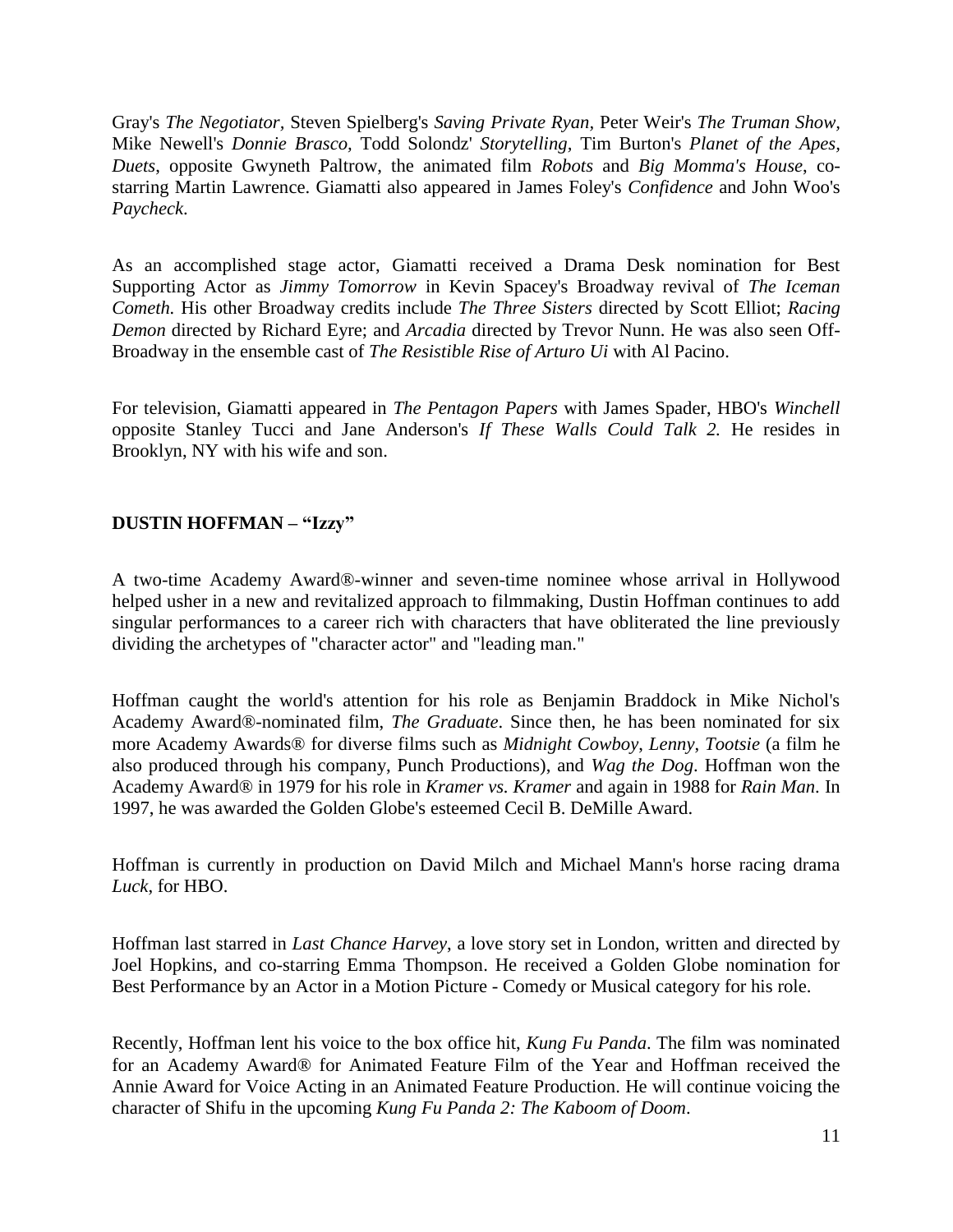Other film credits include: *The Tale of Despereaux, Mr. Magorium's Wonder Emporium, Stranger Than Fiction, Perfume, Meet the Fockers, Finding Neverland, I Heart Huckabee's, The Lost City, Racing Stripes, Runaway Jury, Little Big Man, Straw Dogs, Papillon, All the President's Men, Marathon Man, Straight Time, Agatha, Ishtar, Dick Tracy, Billy Bathgate, Mad City, Hero, Sleepers, Sphere, American Buffalo, Hook,* and *Outbreak*.

On stage, Hoffman has had an equally impressive career. His first stage role was in the Sarah Lawrence College production of Gertrude Stein's *Yes is for a Very Young Man*. This performance led to several roles Off Broadway, such as *Journey of the Fifth Horse*, for which he won the Obie, and *Eh?,* for which he won the Drama Desk Award for Best Actor. His success on stage caught the attention of Mike Nichols, who cast him in *The Graduate*. In 1969, Hoffman made his Broadway debut in Murray Schisgal's *Jimmy Shine*. In 1974, Hoffman made his Broadway directorial debut with Schisgal's *All Over Town*. In 1984, Hoffman garnered a Drama Desk Award for Best Actor for his portrayal of Willy Loman in the Broadway revival of *Death of a Salesman* which he also produced. In addition to starring in the Broadway production, a special presentation aired on television and Hoffman won the Emmy® Award. Additionally, Hoffman received a Tony Award Nomination for his role as Shylock in *The Merchant of Venice* which he reprised from his long run on the London Stage.

As a producer, Hoffman produced Tony Goldwyn's feature film *A Walk on the Moon* starring Diane Lane, Viggo Mortensen, Liev Schreiber and Anna Paquin. He executive produced *The Devil's Arithmetic* starring Kirsten Dunst and Brittany Murphy, which won two Emmy® Awards.

Hoffman was born in Los Angeles and attended Santa Monica Community College. He later studied at the Pasadena Playhouse before moving to New York to study with Lee Strasberg.

Hoffman serves as the chair of the Artistic Advisory Board for the Eli and Edythe Broad Stage Theater, which opened on September 20, 2008. This intimate 499-seat state-of-the-art theater provides a much-needed performance facility for Santa Monica College and the surrounding community.

Hoffman was recently awarded the Honorary César Medal at the 2009 César Awards.

#### **ROSAMUND PIKE – "Miriam"**

Rosamund Pike began her career at the age of 16 when she discovered her love of the stage while starring as ‗Juliet' in *Romeo and Juliet*. After starring in many other stage productions such as *The Taming of the Shrew* and *The Libertine,* she found herself starring in her first BBC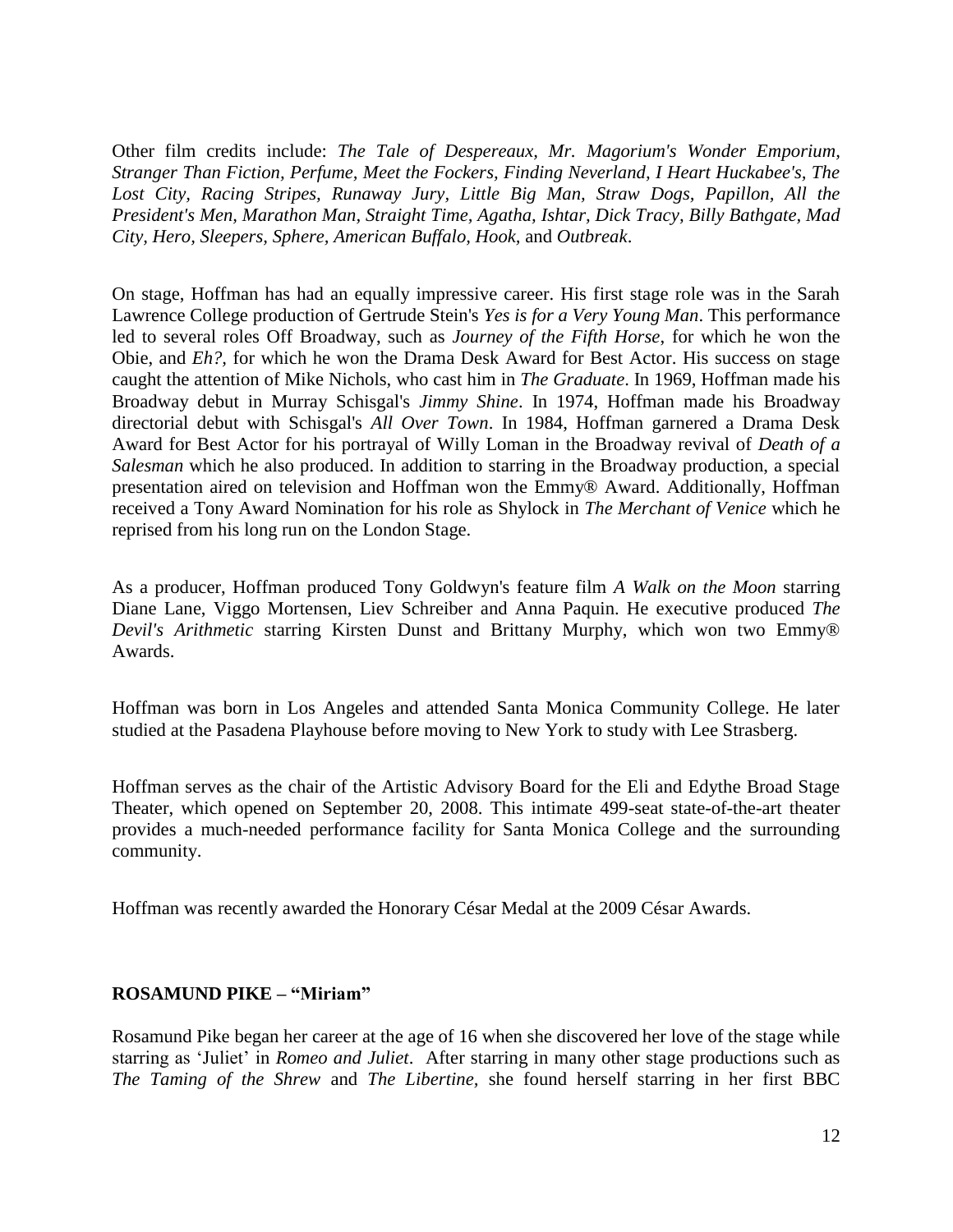production, *Wives and Daughers* opposite Michael Gambon. She received such critical acclaim for her performance that her film career immediately took off.

Pike then starred in the MGM/James Bond film, *Die Another Day*, opposite Halle Berry and Pierce Brosnan. After Bond, Pike returned to the London stage starring in the Royal Court Theatre production of *Hitchcock Blonde,* directed by Terry Johnson. Due to its enormous success, the play eventually moved to the Lyric Theater in the West End.

In 2004, she began work on Laurence Dunmore's film version of *The Libertine*, opposite Johnny Depp. She portrayed Elizabeth Malet, wife to Depp's Earl of Rochester. The film also starred John Malkovich and Samantha Morton. Pike was rewarded for her extraordinary performance in this film with a 2005 British Independent Film Award for Best Supporting Actor/Actress.

Pike then starred alongside Kiera Knightley, Brenda Blethyn and Judi Dench in the Focus Features film adaptation of the classic Jane Austen novel, *Pride and Prejudice*, directed by Joe Wright. Pike earned rave reviews as well as a 2006 London Film Critics Circle Award for her portrayal of "Jane Bennett."

In 2007, Pike was seen opposite Ryan Gosling and Anthony Hopkins in the New Line legal thriller, *Fracture*, directed by Gregory Hoblit. She also starred in the Jeremy Podeswa directed independent film, *Fugitive Pieces*, which opened the 2007 Toronto Film Festival. She then starred in the independent film, *Devil You Know*, directed by James Oakley and co-starring Lena Olin.

Pike returned to the theater, starring at the Old Vic Theater in Patrick Hamilton's Victorian thriller *Gaslight,* directed by Peter Gill. She followed that performance by starring in the independent film, *An Education*, directed by Lone Scherfig, which was well received at the Sundance Film Festival in 2009. After completing *An Education*, Pike starred in the Disney film, *Surrogates*, opposite Bruce Willis and then segued to another independent film, *Burning Palms*, directed by Christopher Landon (who previously wrote *Disturbia)*, about 5 vignettes of life in Los Angeles.

In 2009, Pike starred in The Wyndham Theater's production of *Madame de Sade*, opposite Dame Judi Dench. Shortly after completing this production, she began pre-production on the independent film, *Made in Dagenham*, opposite Sally Hawkins and directed by Nigel Cole.

2010 has been an incredibly busy year for Ms. Pike. She began the year by starring as the title role of the UK touring production of "Hedda Gabler" for which she received rave reviews for her performance. Immediately following the final performance, Pike traveled to Cape Town, South Africa to star in the BBC movie, *Women in Love* and then onto Vancouver to star alongside Owen Wilson, Jack Black and Steve Martin in the Fox 2000 film, *The Big Year*, directed by David Frankel.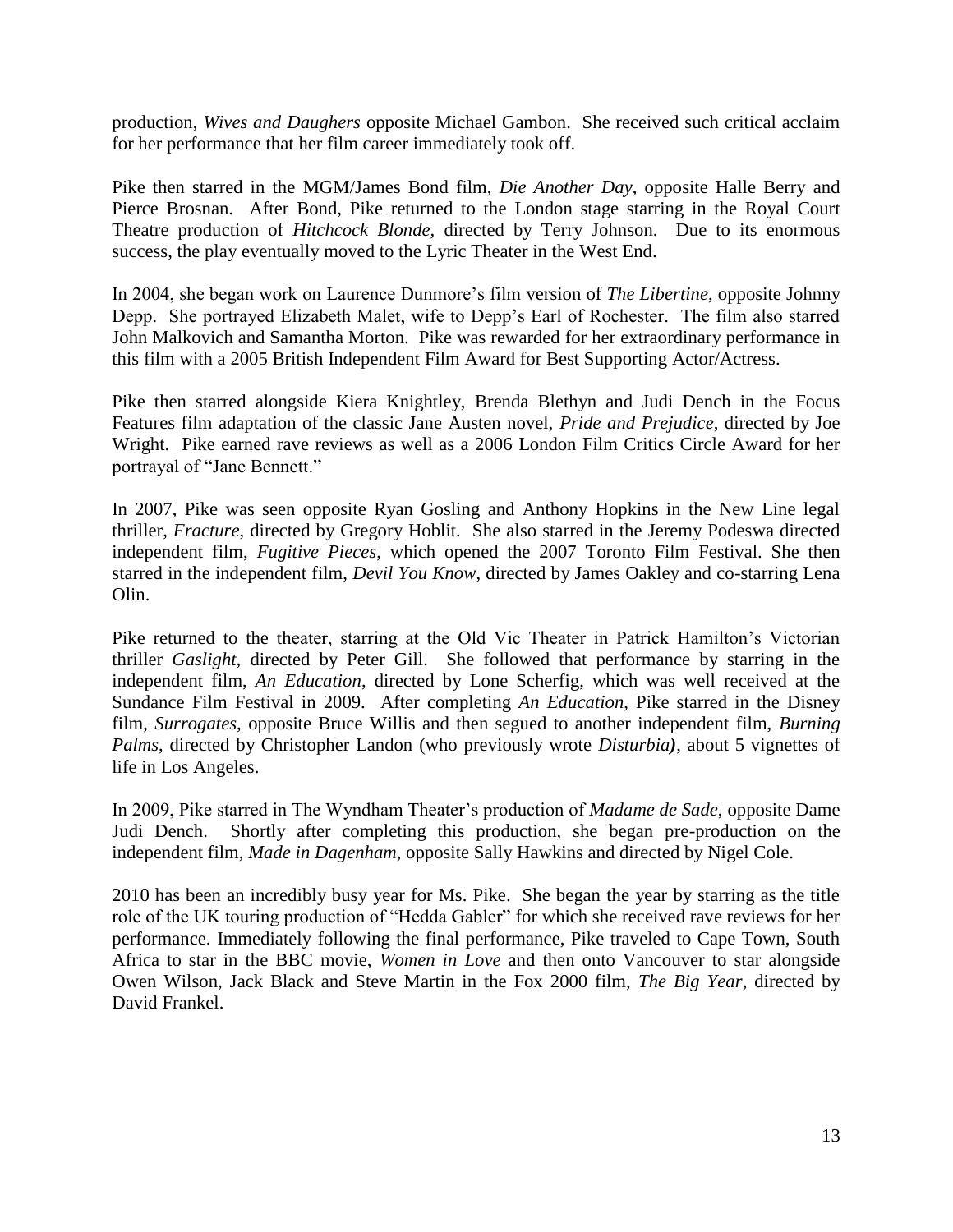#### **MINNIE DRIVER** –  $2^{\text{nd}}$  Mrs. "P"

Audiences may not know where Minnie Driver's next character calls home, but they can be sure that no matter where it is, British-born Driver will make her authentic.

Minnie Driver first came to the attention of audiences and critics alike in 1995 for her critically acclaimed performance in *Circle of Friends*, in which she starred with Chris O'Donnell. She went on to earn Academy Award® and Screen Actors Guild nominations, both in the category of Outstanding Performance by a Female Actor in a Supporting Role for Miramax's award-winning feature, *Good Will Hunting*, directed by Gus Van Sent. In 1998 she was honored with ShoWest's prestigious Female Star of Tomorrow for her work.

Her film career is not only filled with characters from all over the world, but representing a diversity of choices in both the independent and major film worlds. Among her critically acclaimed performances are the films *Take*, which premiered at the 2007 Tribeca Film Festival; the dark comedy *Grosse Pointe Blank; Return to Me*, opposite David Duchovny; the feature of Oscar Wilde's, *An Ideal Husband*; provided the voice of "Jane" in Walt Disney's, *Tarzan*; *High Heels and Low Lifes; The Governess; Beautiful* (which she produced with her sister, Kate for their production company, Two Drivers); *Big Night*; *Ella Enchanted*; and *Sleepers*; the only female alongside Robert DeNiro, Brad Pitt and Dustin Hoffman, directed by Barry Levinson.

Driver appeared as the unforgettable, "Dahlia Molloy" on the critically acclaimed FX television series, *The Riches*. An audience favorite, Driver received an Emmy® and Golden Globe nomination for her role. She also made several guest appearances on NBC's *Will & Grace*, as ―Lorraine Finster,‖ a critic and fan darling. She recently completed a five-part thriller set thousands of feet below the arctic ice in the BBC's, *The Deep*.

Driver, a singer before she became an actress, lent her vocals to the original title track, "Learn to be Lonely," written by Andrew Lloyd Webber, for the 1995 film version of his *Phantom of the Opera*, directed by Joel Schumacher. The song, which played over the end credits, was nominated for a Golden Globe and an Academy Award® in the "Best Original Song" category. Driver made an indelible impression as "Carlotta," the reigning Italian opera house diva, and received critical praise for her performance including a nomination by the Critics Circle in the Best British Actress in a Supporting Role category.

Driver released her debut album, *Everything in My Pocket* in 2004. Driver toured with the Finn Brothers in the UK and headlined her own sold-out tour in the US. In 2007, Driver's second album, *Seastories,* was released. The album features performances from Ryan Adams and his band "The Cardinals," as well as indie queen Liz Phair.

On stage, Driver appeared at London's Comedy Theatre with Matthew Perry and Hank Azaria in David Mamet's *Sexual Perversity in Chicago.* The play held the record for the largest box-office advance for a West End show at that time. Other theatrical productions include: *The Comedy of Errors, The Married Man, School for Scandal* and *Camino Real.*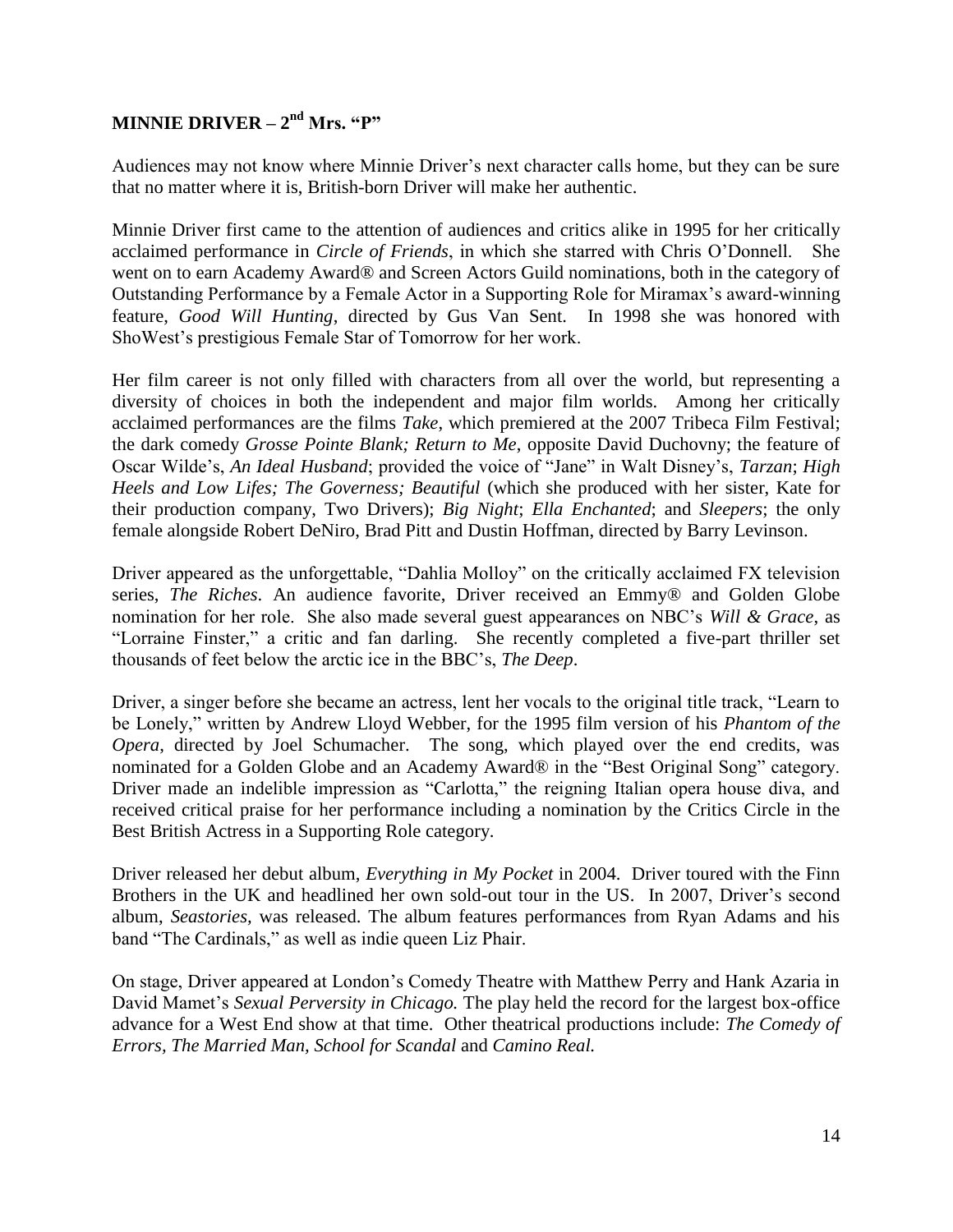Among Driver's charitable causes is OXFAM, for which she is a spokesperson. In 2004, she traveled to Cambodia and Thailand for the international aid agency, to draw attention to the exploitation of the poverty stricken workforce in the garment industry. She is also active on behalf of the environment and animal well-being.

#### **RACHELLE LEFEVRE – "Clara"**

Rachelle Lefevre is heading for a breakthrough year co-starring in three high-profile independent films. Lefevre first appears in **BARNEY'S VERSION** opposite Paul Giamatti. The film, adapted from the novel by acclaimed author Mordecai Richler, recounts the story of Barney (Giamatti), who is forever altered by the three women he marries over the course of his life. Lefevre stars as Clara, the young, troubled feminist poet who becomes his first wife. The film also stars Dustin Hoffman, Minnie Driver, Scott Speedman and Rosamund Pike. The film made its debut at the 2010 Toronto International Film Festival.

Also premiering at TIFF was *Casino Jack.* Lefevre stars in the ATO Pictures' drama opposite Kevin Spacey and Barry Pepper. Based on the true story of disgraced Washington lobbyist Jack Abramoff, *Casino Jack* focuses on what is largely considered to be the biggest scandal to hit Washington, D.C. since Watergate. Lefevre stars as Emily Miller, Tom DeLay's former press secretary, jilted fiancée of Abramoff's partner Michael Scanlon and widely believed to be the original FBI source on the scandal. The film also stars Kelly Preston and Jon Lovitz (select cities December 2010, January 2011 wide).

Lefevre also stars in the upcoming psychological thriller *The Caller* opposite Stephen Moyer. In *The Caller,* Lefevre's character Mary Kee is a woman trying to regain her strength after an abusive relationship and becomes tormented by mysterious phone calls from the past.

In 2011, Lefevre will star in the new ABC series *Off the Map*. Created by Shonda Rhimes (*Grey's Anatomy, Private Practice*), *Off the Map* is a medical drama that takes place in a small town in the South American jungle which has one severely understaffed and under-stocked medical clinic. Lefevre's character Ryan Clark is among one of the young doctors that staff the medical clinic. She is courageous and outspoken but harbors a mysterious past which comes to light as stories unfold.

In 2009, she starred in the record-breaking hit *New Moon* (the sequel to international blockbuster *Twilight* and based on the second book in the best selling series by Stephanie Meyer). Lefevre reprised her *Twilight* role as Victoria, the ruthless, flame-haired vampire seeking revenge against Kristen Stewart's heroine, Bella.

Lefevre's other film credits include the risqué comedy *American Summer* opposite Matthew Lillard and Tom Arnold and an emotional drama *Fugitive Pieces.* In *American Summer*, she starred as Laura, the straight talking escort who becomes a madam for the summer. In a very different turn, Lefevre starred in *Fugitive Pieces,* adapted from the internationally best-selling novel by Anne Michaels. In the film Lefevre plays Naomi, a young, spirited, Jewish wife whose marriage is severely impacted by wounds left after the Holocaust.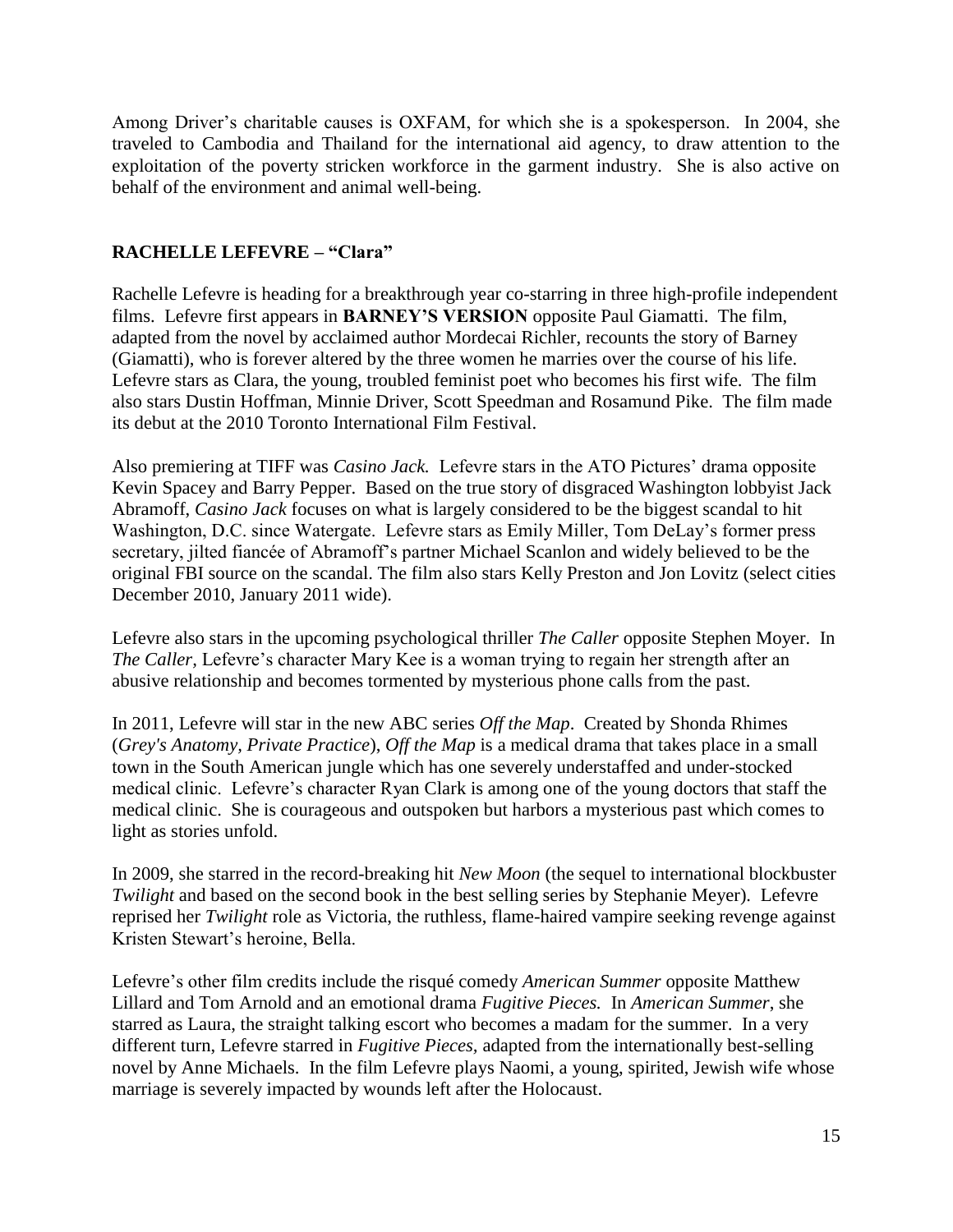Originally from Montreal, Canada, Lefevre moved to Los Angeles when she landed the female lead in the FOX comedy series *Life on a Stick.* Her other television credits include the CBS series *Swingtown* in which Lefevre played Melinda, an ambitious stock exchange runner fighting for a place in the male dominated 70's workplace. She also recurred on the critically acclaimed series *Boston Legal* as Jerry's love interest Dana Strickland, a role David E. Kelley wrote specifically for her. Lefevre has also starred in the CBC/BBC produced mini-series *The Summit*, a political thriller revolving around a terrorist threat at a G8 Summit, ABC's *What About Brian* and the legal drama *The Deep End*.

As an avid animal rights activist, Lefevre is the national spokesperson for the Best Friends Animal Society and works with Puppies Aren't Products. She is also passionately involved with the literacy organization "School on Wheels" and is an Ambassador for the Cure with The Susan G Komen Foundation.

She greatly enjoys rock climbing, horseback riding, and scuba diving. During her free time, she often fulfills her great passion for traveling. When not shooting *Off the Map* in Hawaii, Lefevre resides in Los Angeles with her best friend and dog Jack.

#### **SCOTT SPEEDMAN – "Boogie"**

Scott Speedman most recently starred in Atom Egoyan's film *Adoration.* Prior to that, he starred opposite Liv Tyler in Universal/Rogue's box-office smash *The Strangers*, and IFC Films' *Anamorph,* starring opposite Willem Dafoe for director Henry Miller.

His other film credits include Allan Moyle's *Weirdsville*; Len Wiseman's *Underworld: Evolution*, starring opposite Kate Beckinsale; Ron Shelton's *Dark Blue,* opposite Kurt Russell; Isabel Coixet's *My Life Without Me*, opposite Sarah Polley, for which he won Best Actor at the Bordeaux International Film Festival; Tony Piccirillo's *The 24th Day*, opposite James Marsden; Bruce Paltrow's *Duets*, co-starring Gwyneth Paltrow and Maria Bello; Lee Tamahori's *xXx: State of the Union;* and Gary Burns' *Kitchen Party.*

His first film was the short feature *Can I Get a Witness?*, directed by Kris Lefcoe. The film was developed at the Canadian Film Centre in Toronto, which was founded by Norman Jewison, and was screened at the 1996 Toronto International Film Festival. Speedman then began studying at the Neighborhood Playhouse in New York before landing the role of Ben Covington in the popular WB Network drama *Felicity*, which had a successful four-season run. He made his stage debut in 2000 during his summer hiatus from *Felicity*, performing the lead in the Edward Albee play *The Zoo Story* at the Equity Theatre in Toronto.

He next stars in *Good Neighbours* opposite Jay Baruchel for director Jacob Tierney.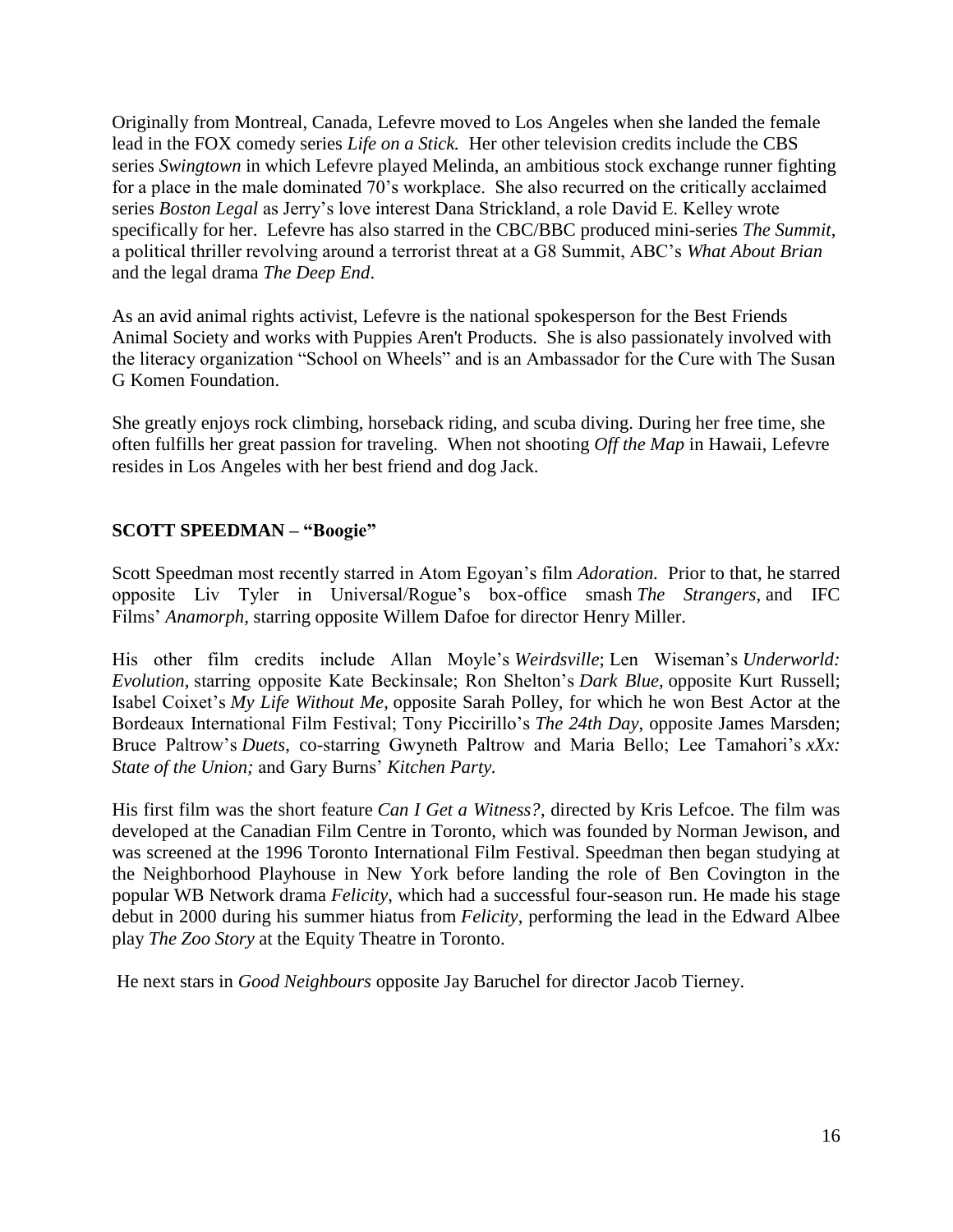#### **BRUCE GREENWOOD – "Blair"**

Bruce Greenwood recently appeared opposite Steve Carell and Paul Rudd in the comedy *Dinner for Schmucks* for director Jay Roach of *Meet the Parents*, and *Meet the Fockers* fame for Paramount.

This summer he was also seen in *Mao's Last Dancer* for director Bruce Beresford. The film is based on the bestselling memoir of dancer Li Cunxin who was taken from his poor Chinese village at age 12 by delegates of Madame Mao, brought to Texas during a cultural exchange and ends up falling in love and defecting. Greenwood plays Ben Stevenson, artistic director of the Houston Ballet, who was his mentor. The film premiered as a Special Presentation at the 2009 Toronto International Film Festival and was released in the summer of 2010.

Greenwood is also featured in *Meek's Cutoff* with Michelle Williams for director Kelly Reichardt, which premiered at the 2010 Toronto International Film Festival. The Jon Raymond screenplay was inspired by historical accounts of Stephen Meek (Greenwood) and the Tetherow Wagon Train of 1845 and chronicles an exhausted group of travelers hoping to strike it rich out west.

In 2009, Bruce Greenwood was seen in the Paramount Pictures blockbuster *Star Trek* as Captain Christopher Pike opposite, Chris Pine, Zachary Quinto and Eric Bana for director J.J. Abrams; in the holiday movie *A Dog Named Christmas*, based on the Greg Kincaid novel opposite Noel Fisher and Linda Emond; and also in his dual role in the unconventional biopic of legendary singer/songwriter Bob Dylan *I'm Not There* opposite Cate Blanchett and Richard Gere for writer/director Todd Haynes, which earned the Independent Spirit Awards inaugural Robert Altman Award.

In 2007, Greenwood appeared in the Walt Disney action thriller *National Treasure: Book of Secrets* as the President of the United States opposite Nicolas Cage,

He is well known for his outstanding portrayal of President John F. Kennedy negotiating the Cuban Missile Crisis and its fallout in the riveting drama *Thirteen Days*, opposite Kevin Costner and Steven Culp. The film earned Greenwood a Golden Satellite Award for Best Supporting Actor.

In 2006 he appeared in the thriller *Déjà Vu* for director Tony Scott alongside Denzel Washington and Val Kilmer. That same year he played opposite Paul Walker in the Disney adventure *Eight Below*, based on the true story of the rescue of a pack of arctic sled dogs.

In 2005 he starred opposite Philip Seymour Hoffman as Truman Capote's partner, writer Jack Dunphy, in *Capote*. That performance earned him a Screen Actors Guild Nomination for Outstanding Performance by a Cast in a Motion Picture. That same year he played Kentucky horse trainer Nolan Walsh in the live-action/animated family film *Racing Stripes.* 

In 2004 he appeared opposite Will Smith in the sci-fi box office hit *I, Robot* in which he played a ruthless CEO of U.S. Robotics who was suspected of murder. That same year he played the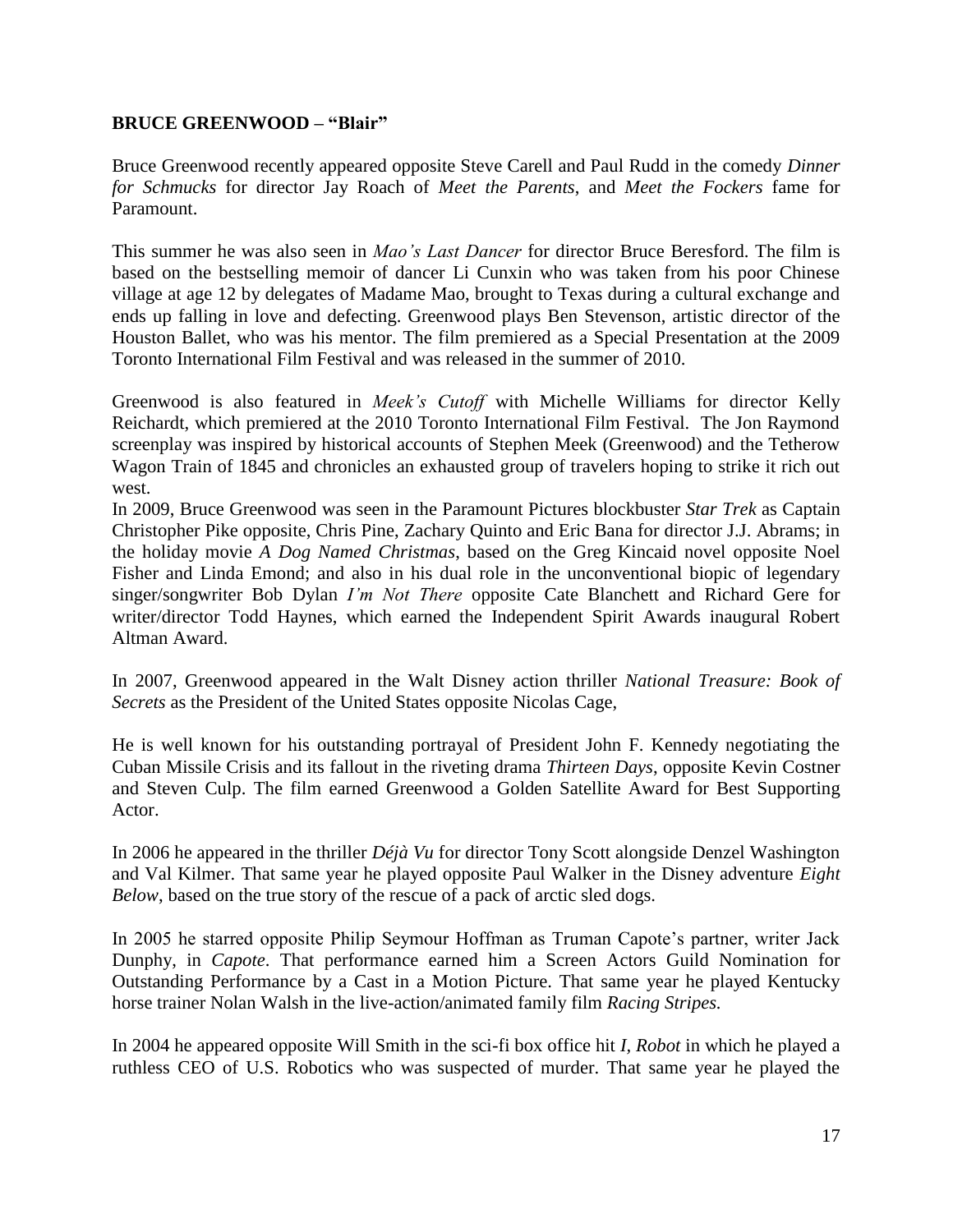dashing paramour of an aging actress (Annette Bening) in the critically- praised *Being Julia*. That role earned him a Genie Award nomination for Best Supporting Actor.

In 1999 he starred opposite Ashley Judd as a murderous plotting spouse in the suspense thriller *Double Jeopardy*, which earned him a Blockbuster Entertainment Award nomination for Favorite Supporting Actor.

He has worked three times with acclaimed Canadian director Atom Egoyan. He had a lead role in *Exotica* as a tax inspector obsessed with a stripper. The film was screened In Competition at Cannes and named Best Canadian Feature Film at the Toronto International Film Festival. He also starred in the drama *The Sweet Hereafter* playing a father of two children killed in a tragic bus accident. The film earned the Jury Grand Prize at Cannes and swept the Genie Awards including Best Motion Picture and also earned him a Genie Award nomination for Best Actor. Additionally he starred in the drama *Ararat.*

Greenwood's other film credits include *Firehouse Dog*, *Hollywood Homicide, The World's Fastest Indian, Eight Below, Rules of Engagement, Here on Earth, The Lost Son, Thick as Thieves, Disturbing Behavior, Passenger 57* and *Wild Orchid.*

Greenwood also enjoys a diverse and successful career in television. In 2007 he was the lead in the HBO series *John from Cincinnati* and played opposite Rebecca De Mornay as Mitch Yost, the patriarch of a dysfunctional California surfing family.

Earlier in his career he was a regular as Dr. Seth Griffith on the award-winning series *St. Elsewhere*. He also appeared on the critically-acclaimed *Larry Sanders Show,* the nighttime drama *Knots Landing* and starred in the cult series *Nowhere Man* as a documentary photographer who has his whole existence erased.

He also starred in the remake of the *The Magnificent Ambersons*, as well as several movies-ofthe week presentations, including *The Riverman,* for A&E and *Saving Millie* for CBS.

Bruce and his wife Susan divide their time between their homes in Los Angeles and Vancouver.

#### **MACHA GRENON –"Solange"**

Macha Grenon is one of Quebec's most beloved actresses.

Although successful on television, it is on the big screen that Macha Grenon has truly made her mark, with parts in popular films in both French and English. In 2007, she made a triumphant return to the cinema with *L'Age des Ténèbres*, following up such films as *Familia, Daniel et les Superdogs* and *The Secret*. Her film credits also include *Café Olé*, *L'Homme idéal*, *La Conciergerie* and *Louis 19*. In 2009 she played the lead role of "Mimi Mathieu" in *L'Enfant prodige* and in 2010 she will appear as "Marion" in *The Year Dolly Parton Was My Mom.*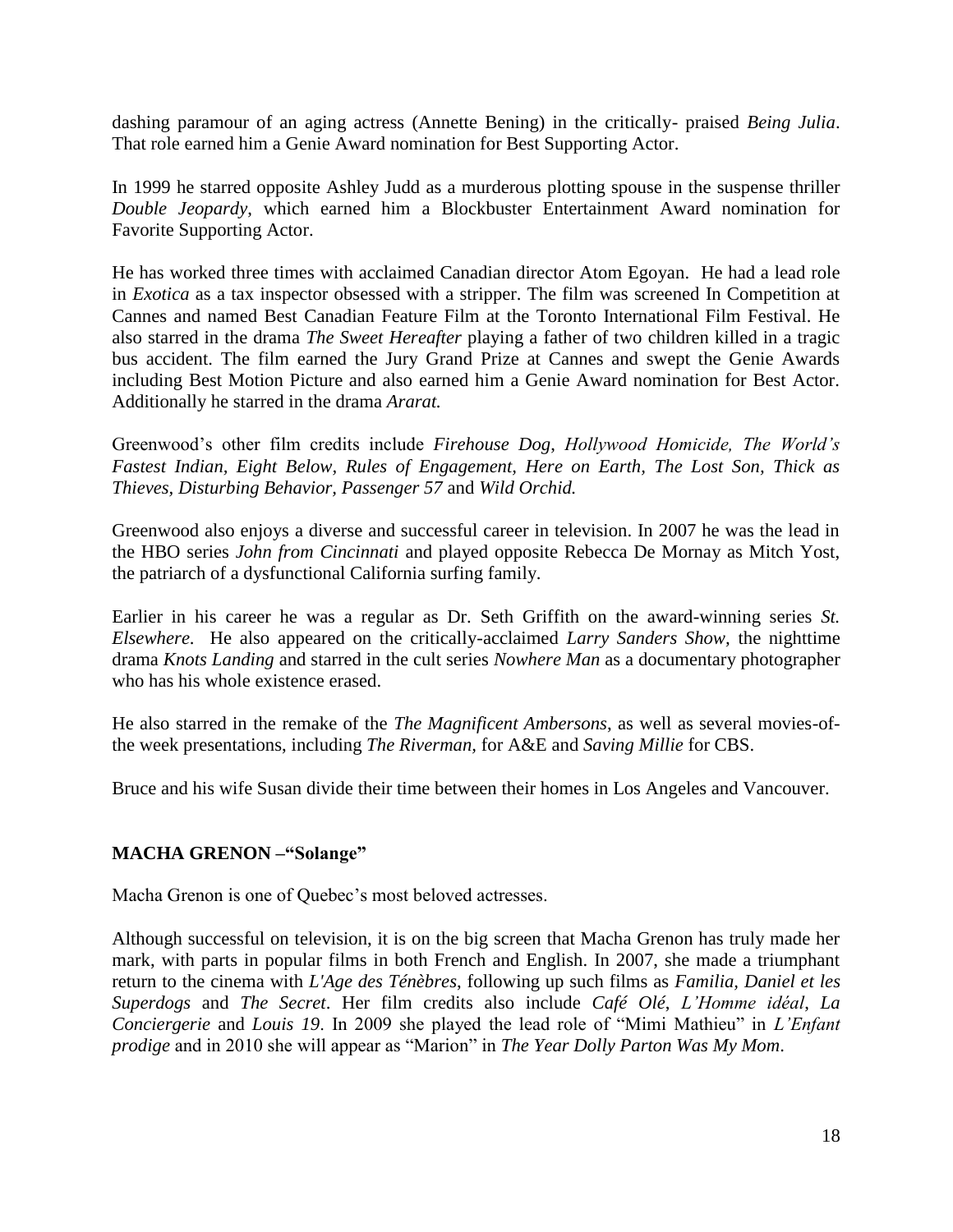On television, she delivered notable performances in series such as *Le Cœur a ses raisons*, *Lance et Compte, Mon meilleur ennemi*, *Juliette Pomerleau*, *Scoop* and *l'Or du temps*. Her popularity twice earned her the MétroStar people's choice award for best lead actress (1993 and 1995), along with Gémeaux nominations in 1999 and 2002 and a Genie nomination in 1998, for both leading and supporting roles.

Macha Grenon is also the author of *Charlotte porte bonheur*, treasured by its young readers.

## **Filmmaker's Biographies**

**Richard J. Lewis - Director,** Richard J. Lewis directed his first feature film *Whale Music* in 1994. *Whale Music* opened both the Toronto and Vancouver International Film Festivals and received nine Genie nominations including Best Achievement in Direction and Best Adapted Screenplay. After *Whale Music*, Lewis began directing television, including the pilot episode of *The Chris Isaak Show*, and multiple episodes of such series as *Due South, Easy Streets, Michael Hayes* and *Family Law,* which were produced by Paul Haggis.

In 2000, Lewis directed multiple episodes of the freshman CBS drama *CSI: Crime Scene Investigation.* As the show gained in its popularity, Lewis committed himself to the series full time. Lewis remained with *CSI* for nine seasons as a writer, executive producer and director as the series remained the most watched drama on television. While working on *CSI* and under an overall deal at CBS, Richard also directed the pilot *Waterfront* starring Billy Baldwin, Mary Stuart Masterson, and Joe Pantoliano.

In addition to writing and directing, Lewis is also involved in teaching. He regularly gives workshops in Toronto and Los Angeles. His work with high school students has taken him to rural Minnesota, Chicago, Toronto, and Edmonton, Alberta. Lewis also serves as a committee member of the Southern California chapter of Human Rights Watch. Lewis holds a Bachelor of Science degree from Northwestern University in Chicago as well as a Masters Degree in film from the University of Southern California.

**Robert Lantos – Producer**, **BARNEY'S VERSION** is producer Robert Lantos' second adaptation of a Mordecai Richler novel. In 1985, he produced *Joshua Then and Now* (with Stephen J. Roth), directed by Ted Kotcheff which screened In Competition at that year's Cannes Film Festival. **BARNEY'S VERSION** also marks Lantos' second collaboration with director Richard J. Lewis. In 1992 Lantos produced and Lewis co-wrote and directed *Whale Music*, which opened the 1993 Toronto Film Festival.

Lantos was Chairman and Chief Executive Officer of Canada's leading film and television company, Alliance Communications Corporation, from its inception until 1998, when he sold his controlling interest. He then formed his production company Serendipity Point Films, where he produces films he is personally passionate about.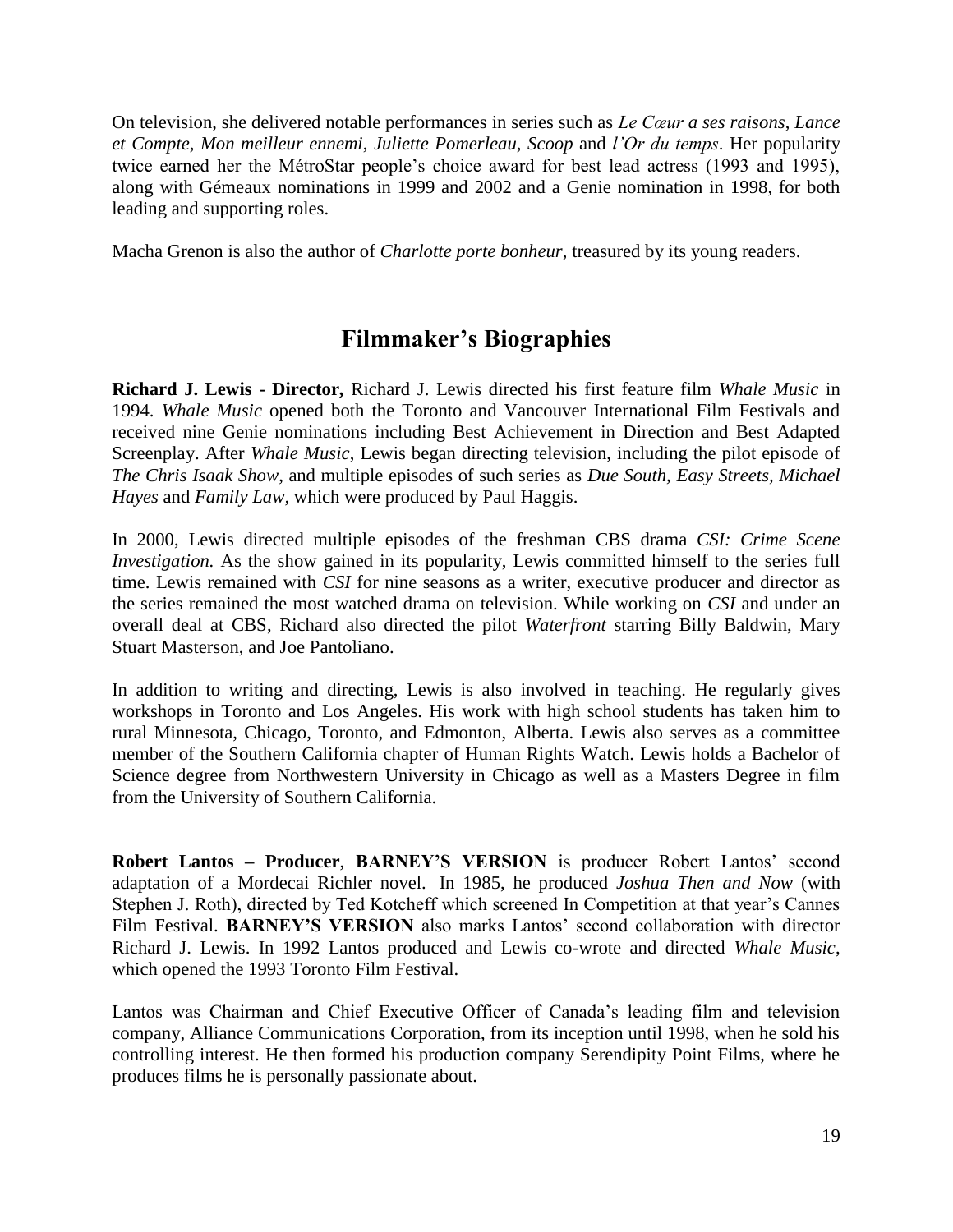Since 1978, when his first film *In Praise of Older Women* opened the Toronto Film Festival, Lantos has produced 35 feature films. He has established longstanding creative relationships with several of the world's pre-eminent directors. His productions include David Cronenberg's *Eastern Promises* which earned Academy Award®, Golden Globe and BAFTA Nominations; *Crash* (winner of a Special Jury Prize at the Cannes Film Festival) and *eXistenZ* (winner of The Silver Bear at the Berlin Film Festival); István Szabó's *Being Julia, (*for which Annette Bening received an Academy Award® nomination, a Golden Globe Award and the National Board of Review Award for Best Actress); and *Sunshine,* (three Golden Globe Nominations, including Best Picture, three European Film Awards and the Best Picture Genie Award); Atom Egoyan's *The Sweet Hereafter* (Cannes Grand Prix winner; nominated for two Academy Awards®, and the Best Picture Genie Award); *Where the Truth Lies* (In Competition, Cannes Film Festival); *Ararat*  (Official Selection, Cannes Film Festival; Opening Night Toronto International Film Festival, and the Genie Best Picture Award); *Adoration* (In Competition, Cannes Film Festival, Winner of the Ecumenical Prize); *Felicia's Journey* (In Competition, Cannes Film Festival; Opening Night Gala, Toronto Film Festival); Bruce Beresford's *Black Robe* (Opening Night Gala, Toronto Film Festival, Genie Best Picture Award); Denys Arcand's *Stardom* (Closing Night, Cannes Film Festival; Opening Night Gala, Toronto Film Festival); Norman Jewison's *The Statement* (National Board of Review Winner) and Jeremy Podeswa's *Fugitive Pieces* (Rome Festival Best Actor Award, Opening Night Gala, Toronto Film Festival) among others.

Robert Lantos is a member of the Order of Canada and a member of the Board of Entertainment One. He holds an honorary Doctor of Letters from McGill University.

**Michael Konyves** – **Screenplay,** is a Montreal-born screenwriter. After graduating with a B.A. in English literature from Concordia University, he started working on film sets around Montreal, working in every department he could—from production to locations, camera to postproduction. After working as an assistant to director Christian Duguay for a few years, Konyves wrote and sold his first screenplay in 2002 to Summit Entertainment in Los Angeles and has been writing ever since.

**Guy Dufaux - Director of Photography**, born in Lille, France, in 1943, Guy Dufaux moved to Canada in 1965 and has become a recognized and celebrated Canadian cinematographer and DOP with multiple awards to his name. In 2006, Dufaux won the award for Best Artistic Contribution from the Montreal World Film Festival for *The Chinese Botanist's Daughters*, in 2002 he worked on *The Barbarian Invasions*, directed by Denys Arcand which won the 2004 Academy Award® for Best Foreign Language film, and in 2002 he won the Canadian Society of Cinematographers' Kodak New Century Award. Dufaux won a Genie Award in 1990 for his work on Denys Arcand's internationally acclaimed feature film *Jesus of Montreal*, which was also nominated for an Academy Award® for Best Foreign Language Film, won a Jury Award at Cannes in 1989, and is second on the TIFF list of Top Ten Films of All Time. He also won a Genie in 1988 for *Night Zoo/Un zoo la nuit* (1987, directed and written by Jean-Claude Lauzon, the film won a record 13 Genie Awards and the International Critics' Award at TIFF) and received a Gemini Award for his work on the television series *Haven* (2001).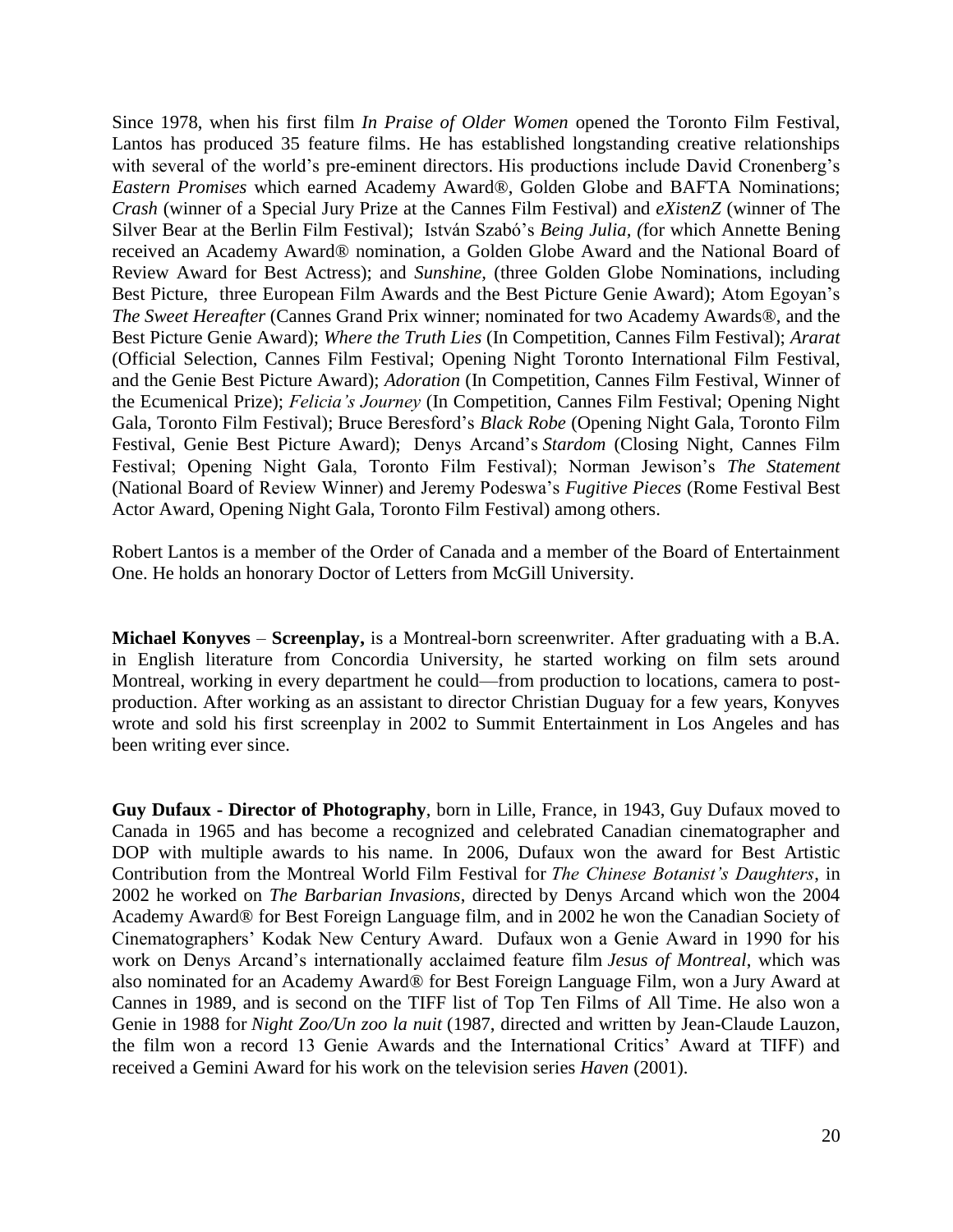He was the Director of Photography on *The Trotsky* (2009), *The Timekeeper* (2009), starring Roy Dupuis, *The Age of Ignorance* (2006), directed by Denys Arcand, *Love the Hard Way* (2001), *Stardom* (2000), directed by Denys Arcand, *Léolo* (1992), *Nelligan* (1991), *Sam & Me* (1991), *Eye of the Beholder* (1998) directed by Stephan Elliott and *Equinoxe* (1986). His television credits include *Marie-Antoinette* (2006), *The Great Gatsby* (2000), and *Napoléon* (2002).

**Claude Paré - Production Designer**, is currently designing the FOX prequel : *Caesar : Rise of the Apes*. He previously designed *Night at the Museum*, and its sequel *Night at the Museum : Battle of the Smithsonian.* He also worked with Isabel Coixet's New York set *Elegy* starring Penelope Cruz and Ben Kingsley.

Paré was Supervising Art Director on Martin Scorsese's award-winning film *The Aviator*, which won an Academy Award®, a BAFTA Award, and a Los Angeles Film Critics Association Award for Best Art Direction. Prior to *The Aviator*, he served as Supervising Art Director on Roland Emmerich's blockbuster *The Day After Tomorrow.*

In 2002, Paré Art-directed Martin Campbell's film *Beyond Borders*, starring Angelina Jolie and Clive Owen. He served as Supervising Art Director on *The Sum of All Fears*, starring Ben Affleck and Morgan Freeman; Frank Oz's *The Score*, starring Robert De Niro, Marlon Brando, and Edward Norton; *The Bone Collector* starring Denzel Washington; Richard Attenborough's *Grey Owl,* starring Pierce Brosnan; and Jean-Jacques Annaud's *Seven Years in Tibet*, starring Brad Pitt.

Paré, who is a native of Montreal, was also the Production Designer on the Canadian features *This Is My Father, Les Boys, La Comtesse de Bâton Rouge* and *Rainbow*.

**Pasquale Catalano - Music**, was born in Naples in 1966 and studied violin, guitar, piano and later music composition at the Naples, Avellino and Matera Music conservatories. Besides being a musician, he began his career as a composer in 1985, collaborating with Gennaro Vitiello and then with Mario Santella, inaugurating two prose seasons at the Ausonia Theater in Naples. He abandoned his career as a musician in 1990 to dedicate his life exclusively to his career as a composer. He has collaborated as conductor, orchestrator, arranger and composer for films such as *Libera* and *I Buchi Neri* directed by Pappi Corsicato, *Il Diavolo nella Bottiglia* by Stefano Incerti, *Maruzzella* (an episode of *The Vesuvians*) by Maria Antonietta de Lillo, *Il Ronzio delle Mosche* by Dario D'Ambrosi, *One Man Up* and *The Consequences of Love* by Paolo Sorrentino, *Mario's War* by Antonio Capuano. He also composed the music for *Signorina Effe* directed by Wilma Labate, *The Sicilian Girl* by Marco Amenta , *The Double Hour* by Giuseppe Capotondi and Stefania Sandrelli's first film as director *Christina, Christine.* He is the composer of the scores of *Meno Male Che Ci Sei* directed by Luis Prieto and TV series *Romanzo Criminale – La Serie* directed by Stefano Sollima. He began collaborating with Ferzan Ozpetek in 2010 with the film *Loose Cannons* earning a nomination for the David di Donatello and Silver Ribbon Film Awards. His works have been performed at the Valle Piana Giffoni Festival, Volterra, Turin,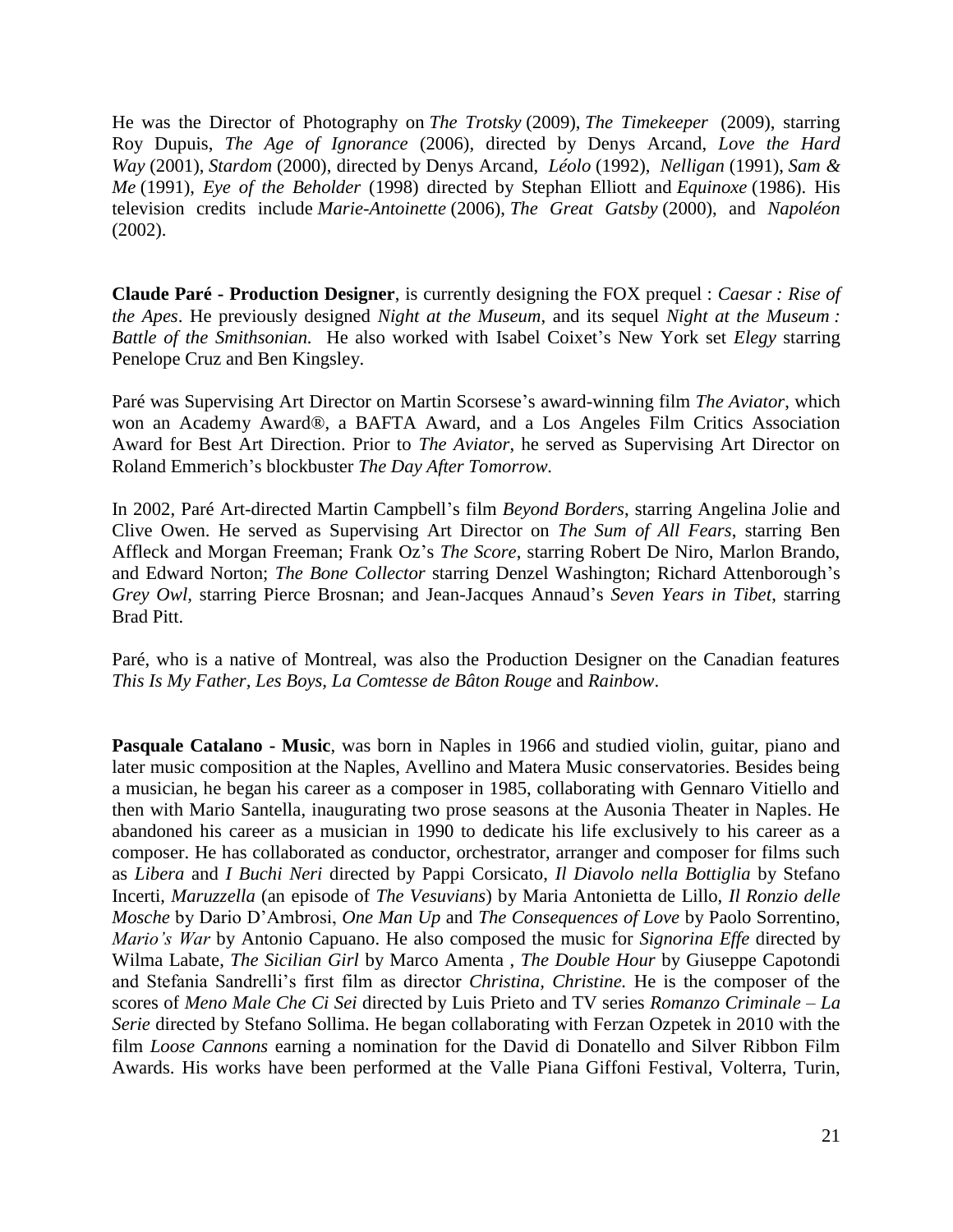New York, Zurich and Oporto festivals at the Biennial Theater and Biennial Cinema Music Festival of Venice and at the Holland Festival of Amsterdam.

**Susan Shipton – Editor**, her many credits as Editor include *Being Julia* directed by Istvan Szabo; *A Cool Dry Place,* starring Vince Vaughn; *Love and Death on Long Island*; *Turning April*; *Long Day's Journey Into Night* (for which she received a Genie Award nomination for Best Achievement in Film Editing); *When Night Is Falling*; and *Mesmer*. She has collaborated several times with director Atom Egoyan on the films: *Chloe* starring Julianne Moore, Liam Neeson and Amanda Seyfried; *Adoration (*winner of the Ecumenical Prize in Cannes*)*; *Where the Truth Lies*; *Ararat*; *Felicia's Journey*; *The Sweet Hereafter* and *Exotica* (both for which she received a Genie nomination for a Best Achievement in Film Editing) and *The Adjuster*. Shipton won a 2001 Genie Award for Best Achievement for her work on Robert Lepage's *Possible Worlds* and received a Gemini Award nomination for her editing of *Blessed Stranger: After Flight 111*. In addition to her work as an editor, Ms. Shipton has also written, produced, and directed the short film *Hindsight* (based on Dennis Foon's play of the same name), which screened at numerous international film festivals, including the 2000 Montreal World Film Festival, the Toronto Film Festival, and the Los Angeles International Film Festival. She is currently writing a screen adaptation of Helen Humphrey's novel *Wild Dogs*, which she will direct.

**Nicoletta Massone - Costume Designer**, was born in Genoa, Italy, and studied at the Istituto d'Arte del Figurino of Milan and the Piccolo Teatro of Milan. A Canadian citizen and resident of Quebec, Massone has been a well-known figure in the Canadian and U.S. film and television industries for over 35 years. She has designed costumes for over 120 feature films, period documentaries, and TV series. She also had the rare honour of designing the costumes for the opening and closing ceremonies of the 1976 Olympics in Montreal, designing over 5,000 costumes for the event! In 1994, Massone won an Emmy® Award for Outstanding Individual Achievement in Costume for *Zelda* (starring Natasha Richardson, Timothy Hutton, and Marie-Josée Croze). She won a Gemini Award in 1999 for the TV series "Big Bear," a Genie Award in 1995 for the feature film *Margaret's Museum* (starring Helena Bonham Carter, Kate Nelligan, and Clive Russell), and was nominated for Genie Awards for *Choice: The Henry Morgentaler Story* (2006) and *Varian's War* (2001).

Nicoletta has been the costume designer on numerous Canadian and Hollywood feature films, including *Black Box* (2009, directed by Fabrice Genestal), *Enter the Void* (2008), *Emotional Arithmetic* (2006, starring Susan Sarandon and Gabriel Byrne), *The Great Gatsby* (1999, starring Mira Sorvino), and *Once Upon a Time in America* (1982, starring Robert De Niro and James Woods). She has won many awards for her period costumes and has also worked on period documentaries such as *Marie-Antoinette* (2005) and *Titanic* (2008). Her work on **BARNEY'S VERSION** included creating the costume design for the main characters over a 40-year period, and entailed maintaining each character's essential style as it evolved from the 1970s to the present.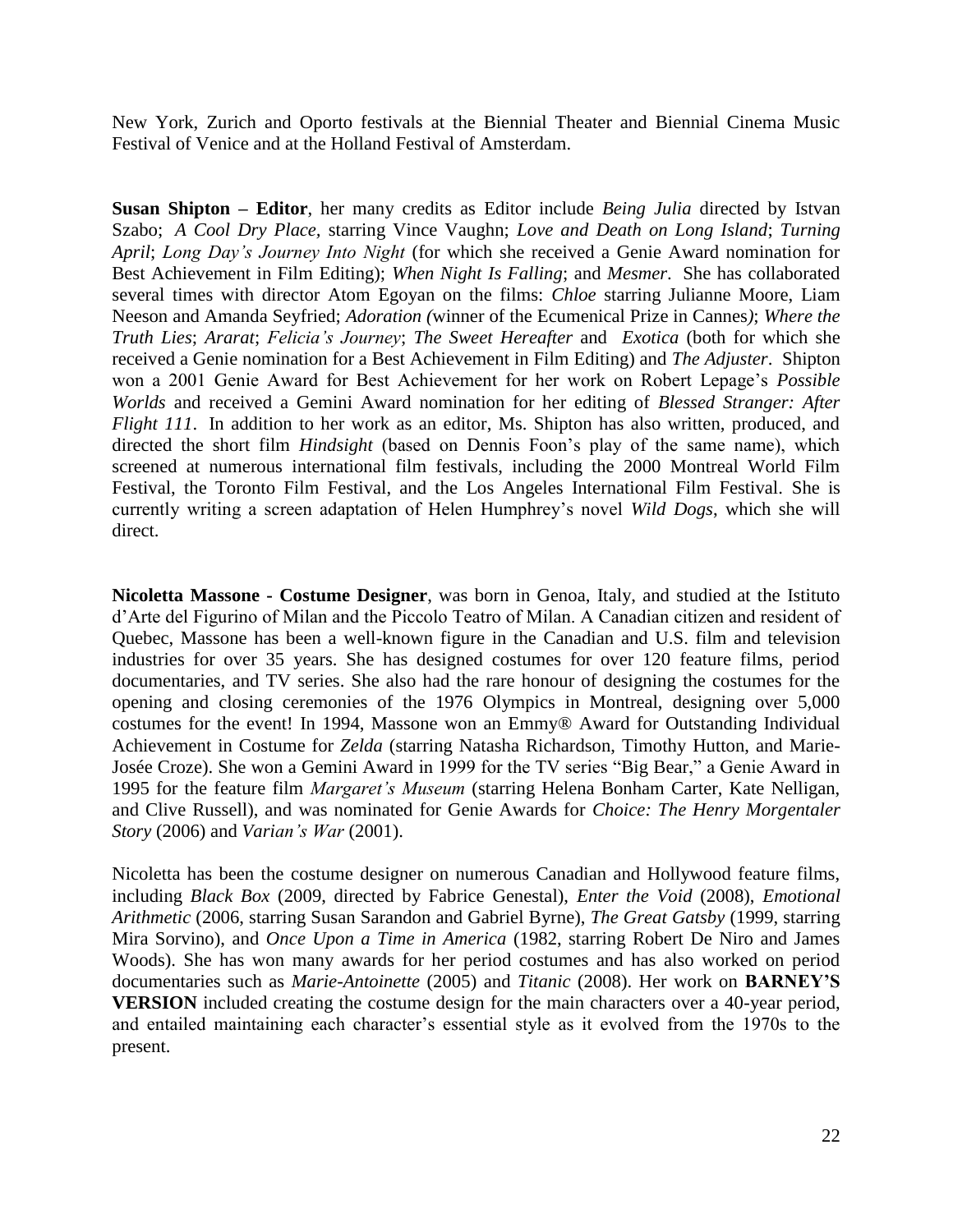**Adrien Morot** - **Head of Hair and Make-Up**, in his 22+ years in the film and television industry, Adrien has established himself as a hands-on technician, often found side by side with his team on-set, elbow-deep in sculpting, painting, and designing his creations. In 1998 Mr. Morot established Maestro Studio in Montreal. The company specializes in creating and designing make-up effects for film and television. Morot has created memorable monsters, battle wounds, prosthetics, and make-up for such films including *The Day After Tomorrow*, *300*, *Night at the Museum* & *Night at the Museum 2: Battle of the Smithsonian*, *The Mummy: Tomb of the Dragon Emperor*, *The Fountain*, *Death Race, Punisher: War Zone, Secret Window,* and *Taking Lives* among many others. Over the course of his career, Morot has worked with some of the marquee names in cinema, including Angelina Jolie, John Travolta, Hugh Jackman, Denzel Washington, Nicolas Cage, Forest Whitaker, and Ben Stiller to name but a few. Morot was awarded a Gemini Award in 2005 for his work on *Homo Sapiens* and a Genie Award in 2009 for *Cruising Bar 2*. He was nominated for a Jutra Award in 2006 for makeup on *Aurore* and in 1995 he received an Emmy® Award nomination for his work on *Hiroshima*.

**Domenico Procacci – Co-producer**, in 1989 producer Domenico Procacci founded the Rome based production company Fandango. Over the last 20 years, films produced by Fandango have won numerous awards and participated in scores of international film festivals including Cannes, Locarno, Berlin, Venice, Rotterdam, Toronto, Tribeca, Rio, Sydney, Pusan, Tokyo and Sundance.

Procacci has won the most prestigious Italian awards as Best Producer: the David di Donatello three times for *L'ultimo Bacio* (*The Last Kiss*) by Gabriele Muccino, *Respiro* (*Grazia's Island*) by Emanuele Crialese and *Gomorrah* by Matteo Garrone and the Silver Ribbon in 2002, 2003, 2008 and 2009.

Fandango productions or co-productions received multiple nominations and awards including *La Stazione* (*The Station*) by Sergio Rubini, *Radiofreccia* (*Radio Nights*) by Luciano Ligabue**,** *L'Imbalsamatore* (*The Embalmer*) by Matteo Garrone, *Velocita' Massima* (*V-Max*) by Daniele Vicari and *Ricordati di Me* (*Remember Me*) by Gabriele Muccino. In 2005 *Le Conseguenze dell'Amore* (*The Consequences of Love*) won five David di Donatello awards, including Best Film and Best Director for Paolo Sorrentino and was in competition at the Cannes Film Festival in 2004.

In 2008 Matteo Garrone's *Gomorrah* won the Grand Prix at Cannes and was the official Italian entry for the Academy Awards® 2009. That year it went on to win European Film Awards for Best Film, Best Director, Best Actor, Best Screenplay and Best Cinematography, the Arri Zeiss Award in Munich, the Silver Hugo Best Screenplay in Chicago and seven David di Donatello awards. It also gained a BAFTA nomination for Film Not in the English Language and was nominated Best Foreign Film at the Cesars.

In 2009 *Gomorrah* received a Golden Globe nomination for best foreign film as it happened before for *La Corsa dell'Innocente* (*The Flight of the Innocent*) by Carlo Carlei and *Come due Coccodrilli* (*Like Two Crocodiles*) by Giacomo Campiotti.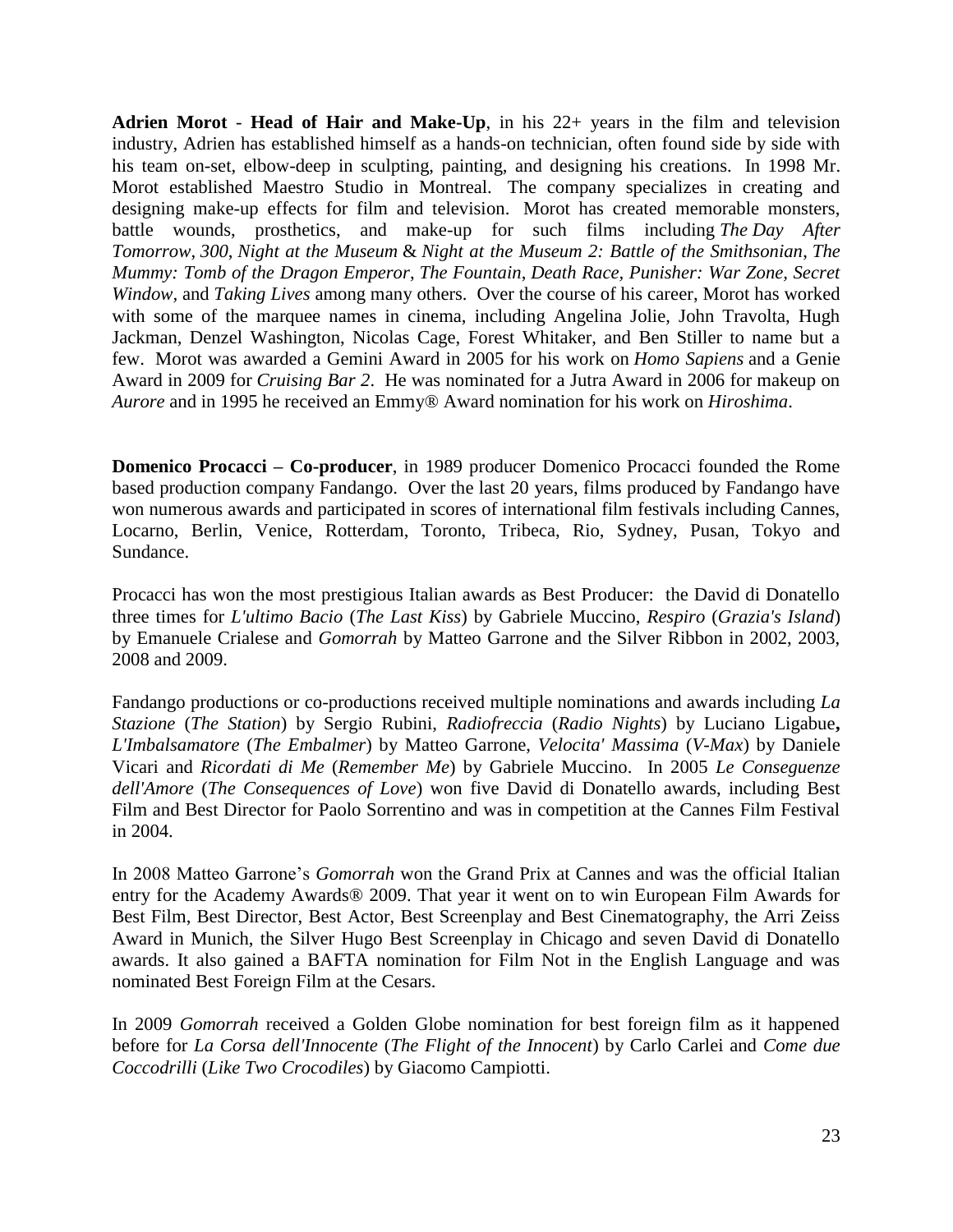*Caos Calmo (Quiet Chaos),* directed by Antonello Grimaldi, starring Nanni Moretti, was in competition at Berlin and Tribeca Film Festivals in 2008, won the Silver Plaque at Chicago Film Festival and three David di Donatello Awards.

*Il Passato è Una Terra Straniera (The Past is a Foreign Land)* directed by Daniele Vicari, was in competition at Rome International Film Festival 2008 and won Best Film and Best Actor at Miami International Film Festival.

In 2009 Fandango produced *Lo Spazio Bianco* (*The White Space)* by Francesca Comencini in competition at Venice Film Festival, and *Cosmonauta* by Susanna Nicchiarelli, best film at Venice Controcampo section.

*Baciami Ancora* (*Kiss Me Again)* the sequel of *L'ultimo Bacio (The Last Kiss)* by Gabriele Muccino has won the best movie, best actress and best director awards at the Shanghai International Film Festival 2010. *Mine Vaganti* (*Loose Cannons*) the new film from Ferzan Ozpetek premiered at the Berlinale 2010-Panorama and received a special mention at the Tribeca film Festival. Also it won 5 Silver Ribbons. Additionally, in 2010 Fandango produced *La Passione* by Carlo Mazzacurati in competition at the Venice Film Festival 2010. Also in 2010, together with Sacher film, Fandango produced the last Nanni Moretti movie *Habemus Papam* starring Michel Piccoli and Moretti himself which is currently in post-production.

In addition to numerous celebrated Italian films, Fandango has also produced or co-produced films from such noted international filmmakers as Rolf de Heer with *Bad Boy Bubby*, *Epsilon*, *The Quiet Room* and *Dance Me to My Song*; Jiri Menzel's *The Life and Extraordinary Adventures of Private Ivan Chonkin*; Tim Roth's *The War Zone*; Richard Lowestein's *He Died With Falafel in his Hands*; Milcho Manchevski's *Dust*; Wong Kar-Wai, Steven Soderbergh and Michelangelo Antonioni's *Eros*; Ermanno Olmi, Abbas Kiarostami and Ken Loach's *Tickets* and *Silk* by François Girard.

Fandango is also a distribution company (Fandango Distribuzione), a publishing company (Fandango Libri), and a music label (Radiofandango).

**Lyse Lafontaine - Co-producer**, is one of Canada's most highly regarded producers. A veteran of both film and television production, she produced *Léolo* by Jean-Claude Lauzon in 1992. The film was in official competition in Cannes and won the Concha de Oro at the San Sebastian Film Festival.

In 1999, she founded her own production company Lyla Films, which produced the Genienominated film *Les Muses Orphelines,* directed by Robert Favreau, and the 2001 Prix Gémeauxwinning documentary *Lauzon Lauzone,* directed by Louis Bélanger. *Camping Sauvage*, starring Guy A. Lepage, topped the box office of Quebec films in 2004 and was the winner of the Gold Reel at the Jutra Awards.

Recently, she produced *Un dimanche à Kigali* (*A Sunday in Kigali*), directed by Robert Favreau and starring Luc Picard and Fatou N'Daye (best actress at the Marrakesh Film Festival); *La Capture,* a film by Carole Laure; *Maman est chez le coiffeur (Mommy is at the Hairdresser's),*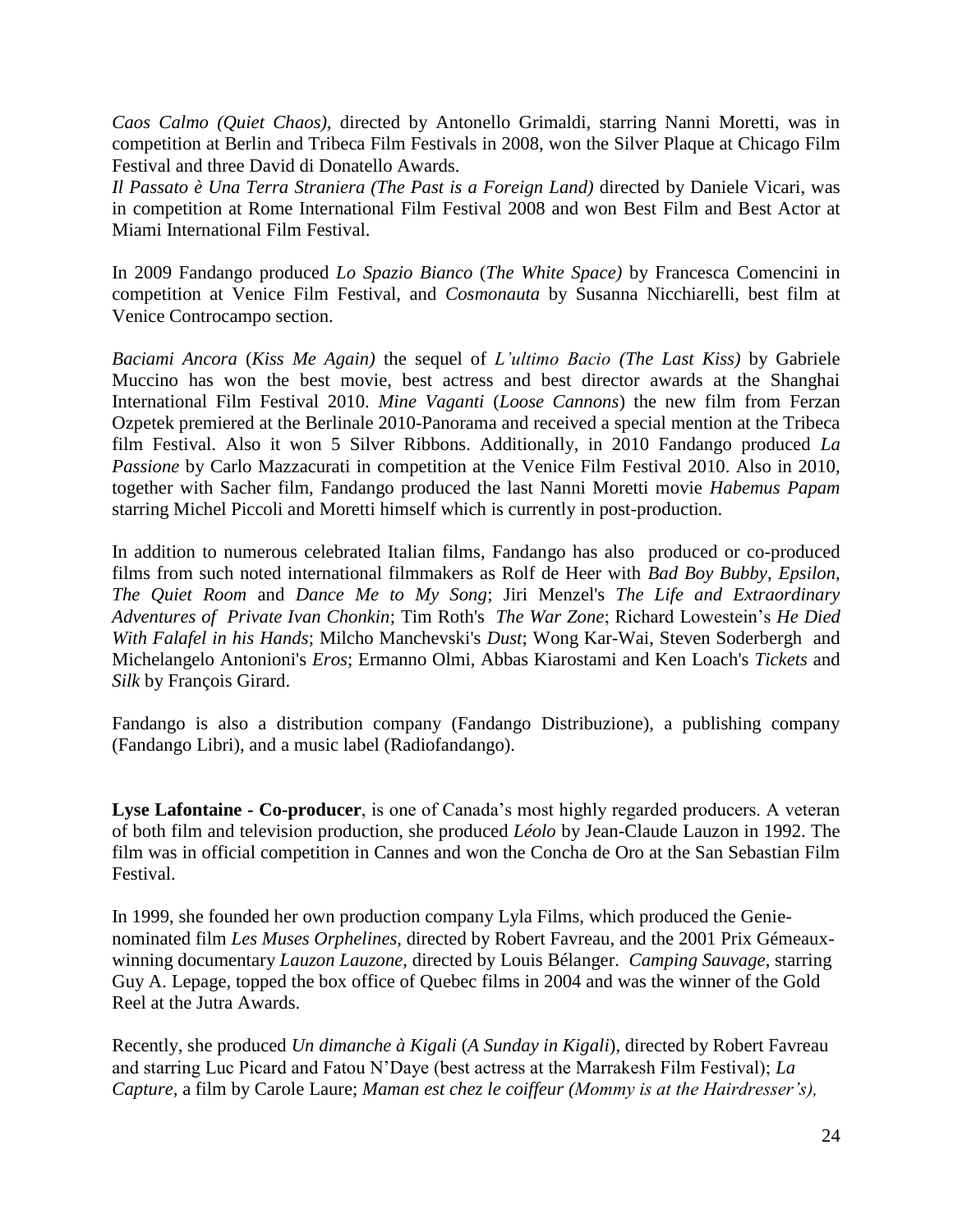directed by Léa Pool (sold in 30 countries) and from the same director, she co-produced with Iris Productions, in Luxembourg, *La dernière fugue (The Last Escape)*, based on Gil Courtemanche's novel. *Laurence Anyways*, Xavier Dolan's next film project, will be produced by Lyse Lafontaine.

**Ari Lantos - Co-Producer**, the son of award-winning film producer Robert Lantos and actress Jennifer Dale, Ari Lantos grew up surrounded by many of the motion picture industry's leaders. Lantos began his career working in distribution at Alliance Atlantis MPD. Shortly thereafter he made the leap from distribution to production and co-produced the acclaimed short film *The Waldo Cumberbund Story*, which premiered at the Toronto International Film Festival in 2004, and followed with TV sales in the US and Canada.

In 2007 Lantos produced his first feature film, the Slamdance opener *Real Time* starring Randy Quaid and Jay Baruchel. In 2008 he produced *You Might As Well Live* written and directed by Simon Ennis and starring Michael Madsen. He is currently executive producing the new halfhour comedy series *Men with Brooms* for the CBC, a spin-off of the 2004 Canadian box office hit.

**Mark Musselman – Executive Producer.** A lawyer by training, Mark Musselman enjoyed an active private practice with the Entertainment Group of Goodmans, LLP in Toronto and Vancouver since 1993, where he acted as counsel to producers, financiers, distributors, banks, talent and motion picture studios in respect of the development, financing, production and exploitation of television and motion picture content. Musselman left private practice in 1999 to join Serendipity Point Films as Vice-President and since that time has overseen the commercial affairs of the company's financing, production and exploitation of Serendipity's feature film and television productions including, among others, *Eastern Promises* (2007); *Fugitive Pieces* (2007); *Where The Truth Lies* (2005); *Being Julia* (2004); *The Statement* (2003); *Ararat* (2002); *Men With Brooms* (2002); *Stardom* (2000); *Sunshine* (1999); and *eXistenZ* (1998). He is currently executive-producer of the half-hour comedy series *Men with Brooms* for the CBC, a spin-off of the 2004 Canadian box office hit. Mr. Musselman is a member of the Canadian and Ontario Bar Associations and the Board of Directors of the Canadian Media Producers Association.

### **About Mordecai Richler**

Above the bar in the Waverly Inn in New York's West Village are two caricatures of writers beloved by the owner, *Vanity Fair* editor Graydon Carter. One is of Martin Amis, the other of Mordecai Richler.

Richler survived a harsh childhood inside the orthodox Jewish ghetto of Montreal in the thirties and forties, when the city's historic French Catholicism rubbed up angrily against the 'anglo' Protestantism of the dying Empire, and the waves of Jews from war-torn Europe. As a teenager, he flirted with the idea of helping establish the new state of Israel. But the young writer prevailed and instead he set off for Paris and the 1950s equivalent of the "finishing school" that had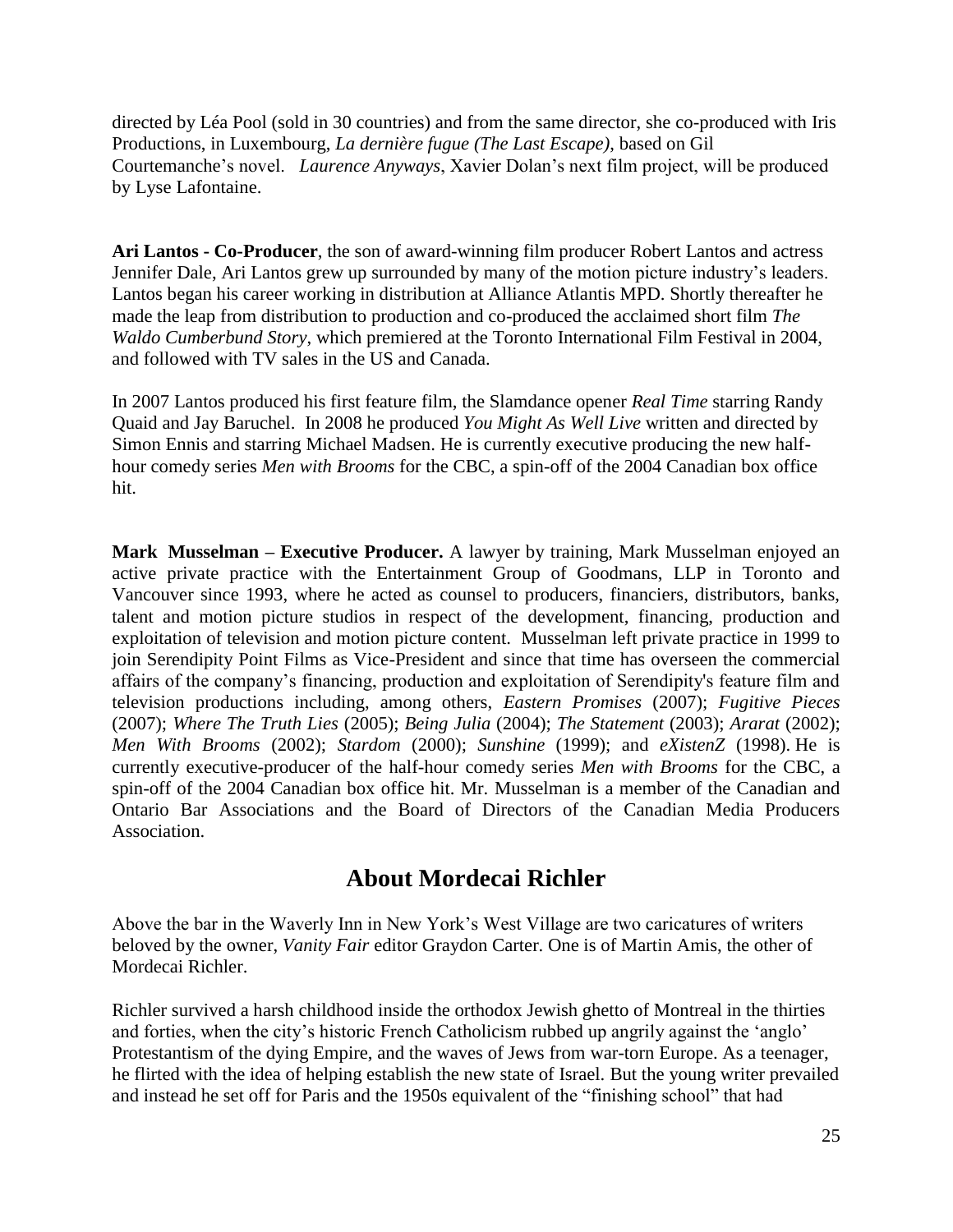similarly seduced Hemingway and Fitzgerald not long before. Post-war London's smoke-filled bohemian parties appealed to Richler, no less and it was there that he wrote his first novels - including *The Apprenticeship of Duddy Kravitz,* published by Andre Deutsch and edited by Diana Athill. He lived in London for 20 years and raised five children.

But it was to the United States Richler always turned for his literary models, and for mentors and colleagues. Of the generation birthed by Saul Bellow and the stories of Isaac Babel, he saw himself as part of the great school of post-war Jewish North American writers and thinkers, his apostate identity formed to equal degrees by the Talmud and the Holocaust, comic book superheroes and borsch-belt comedians. He counted Philip Roth as a friend and Norman Mailer as a rival. In New York, he promptly found an editor in the young Bob Gottlieb at Knopf who became his lifelong friend.

Throughout nearly five decades as a novelist, essayist, journalist and screenwriter, Richler exercised an inimitable satiric and comic genius, his prose always muscular, his characters unmistakable, his novels wildly beloved by many and shocking to others. The late GQ editor Art Cooper told how he once praised Joseph Heller for having written the funniest novel ever, only to have Heller correct him: that claim belonged to Richler's *Cocksure*, not *Catch-22.*

Old Testament prophet, sworn enemy of cant and hypocrisy, loyal friend, tender family man – his marriage to the beautiful and intelligent Florence Mann, a one-time Dior model, was a lifelong love affair – Richler embodied the complexity and appetite for life that he favored in people, and imbued in his greatest characters.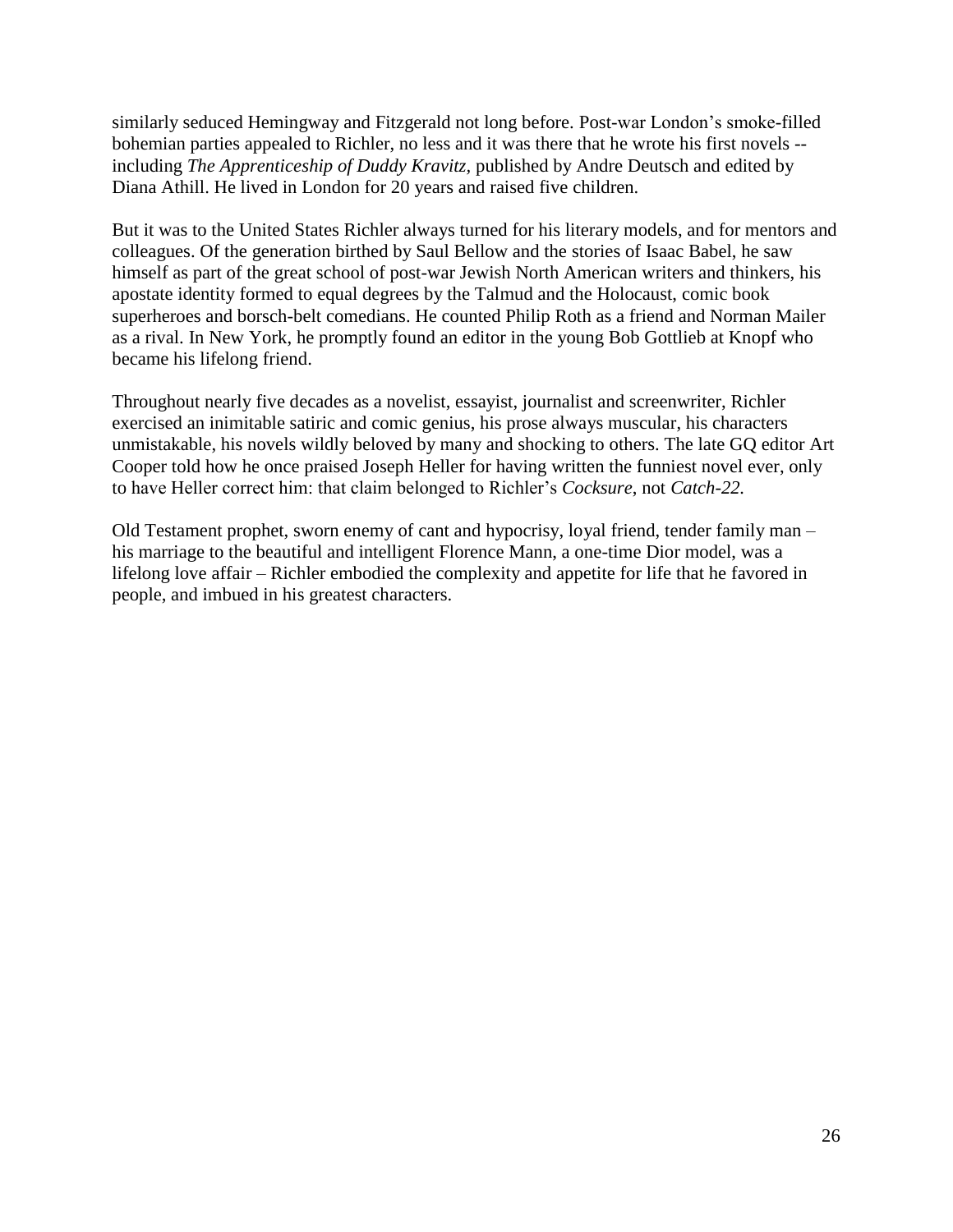Serendipity Point Films

In association with

Fandango and Lyla Films

presents

#### **BARNEY'S VERSION**

Dedicated to Mordecai Richler 1931-2001

**Directed by** Richard J. Lewis

#### **Produced by** Robert Lantos

**Based on the Novel by** Mordecai Richler

# **Screenplay by**

Michael Konyves

#### **BARNEY'S VERSION**

Paul Giamatti

Rosamund Pike

Minnie Driver

Rachelle Lefevre

Scott Speedman

Bruce Greenwood

Macha Grenon

Anna Hopkins

Jake Hoffman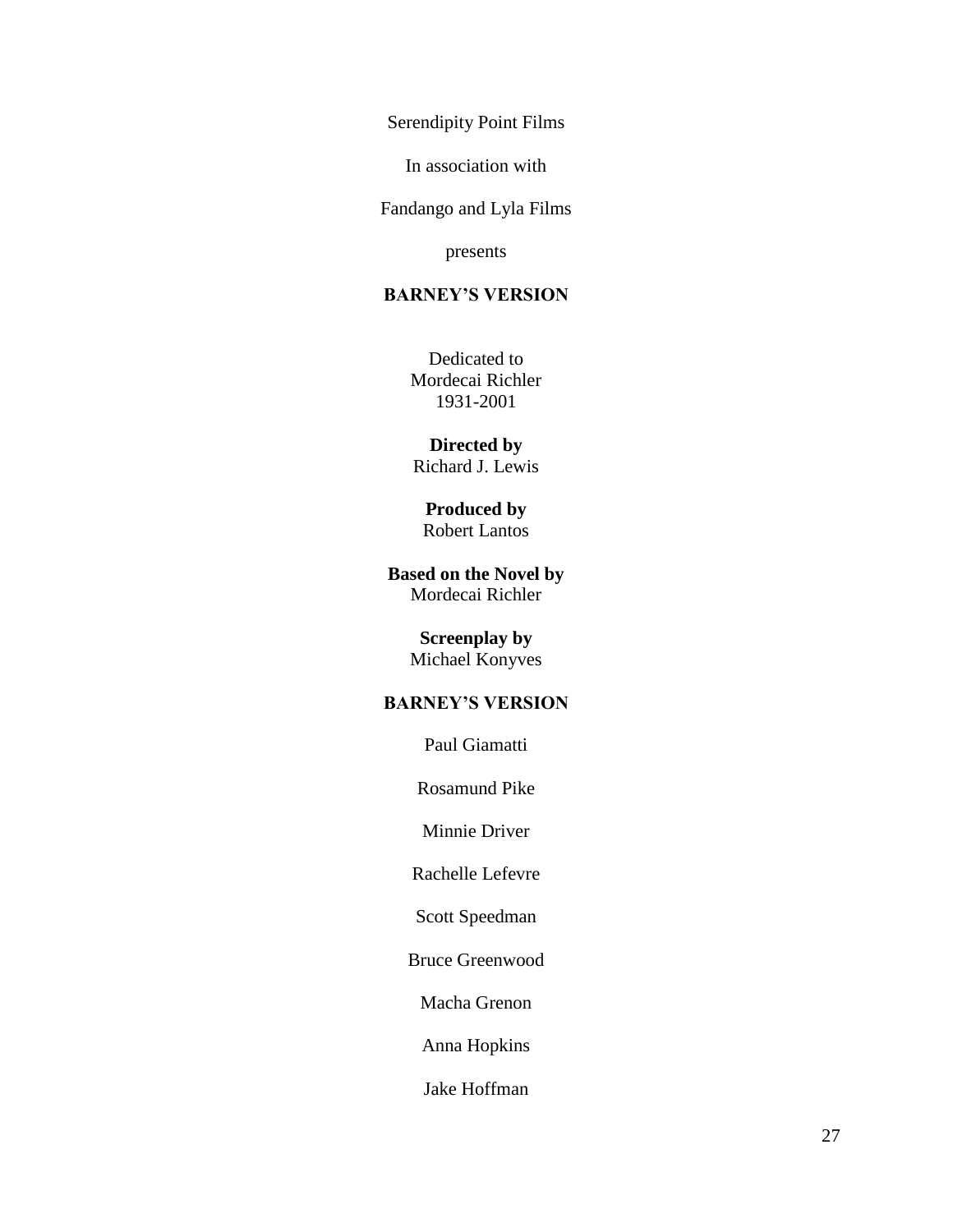Mark Addy

Saul Rubinek Thomas Trabacchi Clé Bennett

Harvey Atkin Massimo Wertmuller

> Howard Jerome Linda Sorensen

and Dustin Hoffman

**Co-Producer** Domenico Procacci

**Co-Producer** Lyse Lafontaine

**Co-Producer** Ari Lantos

**Executive Producer** Mark Musselman

**Director of Photography** Guy Dufaux

#### **Production Designer** Claude Paré

**Music by** Pasquale Catalano

> **Editor** Susan Shipton

**Costume Designer** Nicoletta Massone

**Makeup Design** Adrien Morot